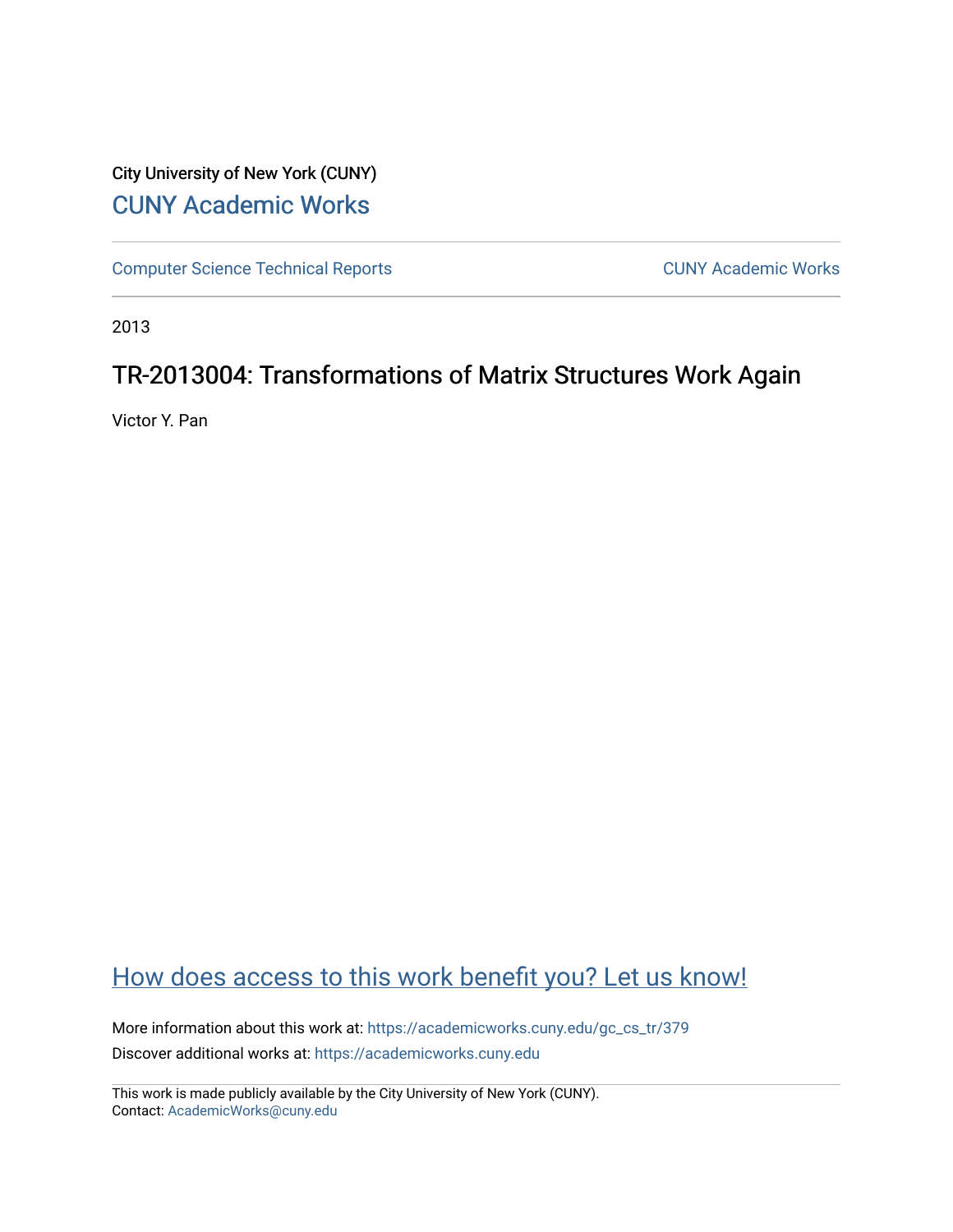# $\frac{1}{\sqrt{2}}$

Victor Y. Pan[1*,*2]*,*[*a*]

[1] Department of Mathematics and Computer Science Lehman College of the City University of New York Bronx, NY 10468 USA [2] Ph.D. Programs in Mathematics and Computer Science The Graduate Center of the City University of New York New York, NY 10036 USA [*a*] victor.pan@lehman.cuny.edu http://comet.lehman.cuny.edu/vpan/

#### **Abstract**

In [P90] we proposed to employ Vandermonde and Hankel multipliers to transform into each other the matrix structures of Toeplitz, Hankel, Vandermonde and Cauchy types as a means of extending any successful algorithm for the inversion of matrices having one of these structures to inverting the matrices with the structures of the three other types. Surprising power of this approach has been demonstrated in a number of works, which culminated in ingeneous numerically stable algorithms that approximated the solution of a nonsingular Toeplitz linear system in nearly linear (versus previuosly cubic) arithmetic time. We first revisit this powerful method, covering it comprehensively, and then specialize it to yield a similar acceleration of the known algorithms for computations with matrices having structures of Vandermonde or Cauchy types. In particular we arrive at numerically stable approximate multipoint polynomial evaluation and interpolation in nearly linear time, by using  $O(bn \log^h n)$  flops where  $h = 1$  for evaluation, *h* = 2 for interpolation, and 2*−<sup>b</sup>* is the relative norm of the approximation errors.

**Keywords:** Transforms of matrix structures, Vandermonde matrices, Cauchy matrices, Multipole method, HSS matrices, Polynomials, Rational functions, Multipoint evaluation, Interpolation

**AMS Subject Classification:** 15A04, 15A06, 15A09, 47A65, 65D05, 65F05, 68Q25

## **1 Introduction**

Table 1 displays four classes of most popular structured matrices, which are omnipresent in modern computations for Sciences, Engineering, and Signal and Image Processing and which have been naturally extended to larger classes of matrices,  $\mathcal{T}$ ,  $\mathcal{H}$ ,  $\mathcal{V}$ , and  $\mathcal{C}$ , having structures of Toeplitz, Hankel, Vandermonde and Cauchy types, respectively. Such matrices can be readily expressed via their displacements of small ranks, which implies a number of their further attractive properties:

- Compact compressed representation through a small number of parameters, typically  $O(n)$ parameters in the case of  $n \times n$  matrices
- Simple expressions for the inverse through the solutions of a small number of linear systems of equations wherever the matrix is invertible
- Multiplication by vectors in nearly linear arithmetic time
- Solution of nonsingular linear systems of equations with these matrices in quadratic or nearly linear arithmetic time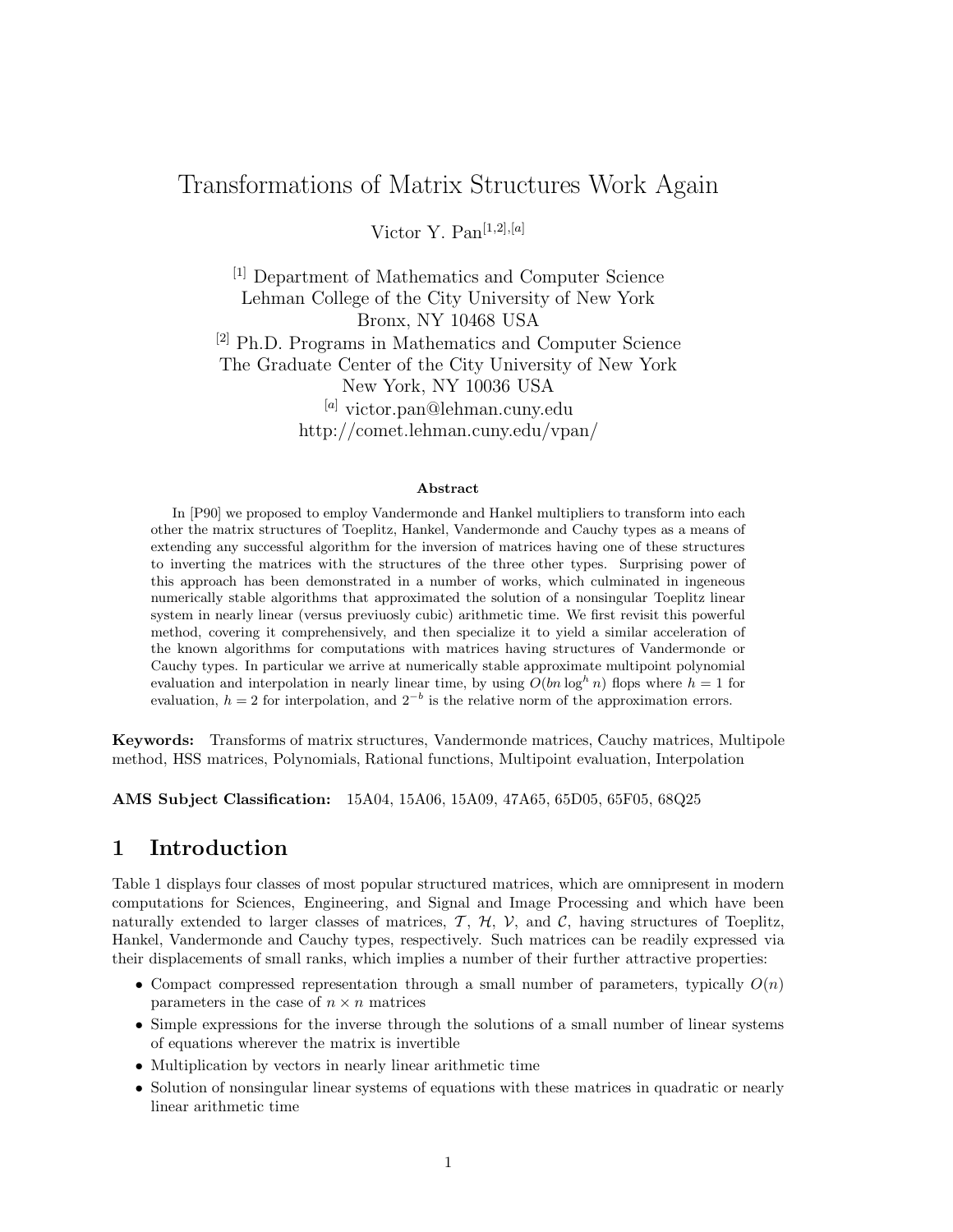#### Table 1: Four classes of structured matrices

.

| Toeplitz matrices $T = (t_{i-j})_{i,j=1}^n$                                                                                                                      | Hankel matrices $H = (h_{i+j})_{i,j=0}^{n-1}$                                                                                                                                                           |
|------------------------------------------------------------------------------------------------------------------------------------------------------------------|---------------------------------------------------------------------------------------------------------------------------------------------------------------------------------------------------------|
| $\begin{pmatrix} t_0 & t_{-1} & \cdots & t_{1-n} \ t_1 & t_0 & \ddots & \vdots \ \vdots & \ddots & \ddots & t_{-1} \ t_{n-1} & \cdots & t_1 & t_0 \end{pmatrix}$ | $\begin{pmatrix} h_0 & h_1 & \cdots & h_{n-1} \\ h_1 & h_2 & \cdots & h_n \\ \vdots & \vdots & \ddots & \vdots \\ h_{n-1} & h_n & \cdots & h_{2n-2} \end{pmatrix}$                                      |
| Vandermonde matrices $V = V_{\mathbf{s}} = \left(s_i^j\right)_{i,j=0}^{n-1}$                                                                                     | Cauchy matrices $C = C_{\mathbf{s},\mathbf{t}} = \left(\frac{1}{s_i - t_j}\right)_{i,j=1}^{n}$                                                                                                          |
| $\begin{pmatrix} 1 & s_1 & \cdots & s_1^{n-1} \\ 1 & s_2 & \cdots & s_2^{n-1} \\ \vdots & \vdots & & \vdots \\ 1 & s_n & \cdots & s_n^{n-1} \end{pmatrix}$       | $\begin{pmatrix} \frac{1}{s_1-t_1} & \cdots & \frac{1}{s_1-t_n} \\ \frac{1}{s_2-t_1} & \cdots & \frac{1}{s_2-t_n} \\ \vdots & & \vdots \\ \frac{1}{s_n-t_1} & \cdots & \frac{1}{s_n-t_n} \end{pmatrix}$ |

Extensive and highly successful research and implementation work based on these properties has been continuing for more than three decades. We follow [P90] and employ structured matrix multiplications to transform the four structures into each other. For example,  $T H = H T = H$ ,  $H H = T$ , and  $V^T V$  is a Hankel matrix. The paper [P90] showed that *this technique enables one to extend any successful algorithm for the inversion of the matrices of any of the four classes*  $\mathcal{T}$ ,  $\mathcal{H}$ , V*, and* C *to the matrices of the three other classes*. We cover this technique comprehensively and simplify its presentation versus [P90] because instead of the the Stein displacements *M* − *AMB* in [P90] we employ the Sylvester displacements *AM* −*MB* and the machinery of operating with them from [P00] and [P01, Section 1.5].

The proposed structure transforms are simple but have surprising power where the transform links matrix classes having distinct features. For example, the matrix structure of Cauchy type is invariant in row and column interchange (in contrast to the structures of Toeplitz and Hankel types) and enables expansion of the matrix entries into Loran's series (unlike the structures of the three other types). Exploiting these distinctions has lead to dramatic acceleration of the known numerically stable algorithms for Toeplitz and Toeplitz-like linear systems of equations by means of their transformation into Cauchy-like matrices and exploiting the above properties of these matrices.

Their invariance to row interchange enabled numerically stable solution in quadratic rather than cubic time in [GKO95], [G98], [R06], but the paper [MRT05] (cf. also [CGS07], [XXG12], and [XXCB]) has instead exploited the Loran's expansion of the entries of the basic Cauchy matrices to obtain their close approximation by HSS matrices. ("HSS" is the acronym for "hierarchically semiseparable".) This structure of a distinct type enabled application of the *Multipole/HSS* powerful techniques, and the resulting numerically stable algorithms approximate the solution of a nonsingular Toeplitz linear system of equations in nearly linear (and thus nearly optimal) arithmetic time. The intensive work in [XXG12] and [XXCB] on extension, refinement and implementation of the algorithms has already made them quite attractive for the users.

Similar advance has not been achieved, however, for the computations with matrices having structures of Vandermonde or Cauchy types. All the cited papers on Toeplitz computations share their basic displacement map, which is a specialization of our general class of the transformations of matrix structures derived from [P90] (see our comments at the end of Section 5.3). The map transforms the matrices with the structure of Toeplitz type into the matrices of the subclasses of the class C linked to FFT and defined by the knot sets  $\{s_1, \ldots, s_n, t_1, \ldots, t_n\}$  equally spaced on the unit circle  $\{z : |z|=1\}$  of the complex plane. This covers the structures of Toeplitz but not Vandermonde and Cauchy types.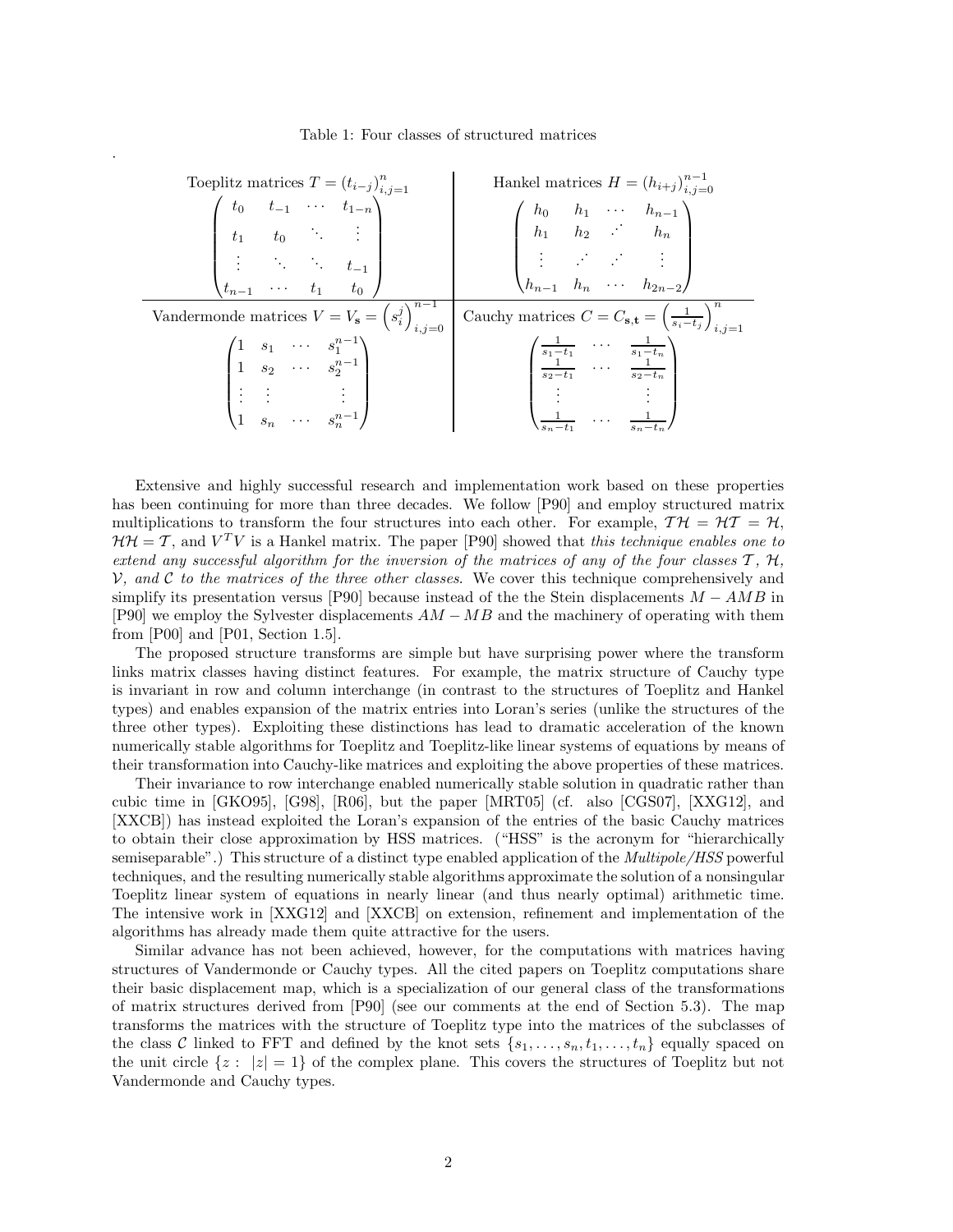In our present paper we specify the subclass of *CV* and *CV-like* matrices, which are the Cauchy and Cauchy-like matrices, respectively, having at least one (but not necessarily both) of their two basic knot sets  $\{s_1, \ldots, s_n\}$  or  $\{t_1, \ldots, t_n\}$  equally spaced on the unit circle  $\{z : |z| = 1\}$ . These are precisely the Cauchy and Cauchy-like matrices that have FFT-type structured transforms into the matrices of the class  $V$  or their transposes. Under this framework our main technical step is an extension of the algorithms of [MRT05], [CGS07], and [XXG12] to proving that all CV and CVlike matrices can be closely appoximated by HSS matrices. As soon as such an approximation is available, one just needs to apply the Multipole method to the HSS matrices to obtain numerically stable approximation algorithms that run in nearly linear time for our tasks for CV matrices, versus quadratic time of the known algorithms. By applying the FFT-based structured transforms between matrices with the structures of CV and Vandermonde types, we readily extend these results to the matrices of the latter class and consequently to the problems of multipoint evaluation and interpolation for polynomials.

The new algorithms approximate within relative error norm bound  $2^{-b}$  the product of an  $n \times n$ CV matrix by a vector by using  $O(bn \log n)$  flops and the solution of a nonsingular CV linear system of *n* equations by using  $O(bn \log^2 n)$  flops. FFT-based structured transforms extend these algorithms and complexity bounds to computations with Vandermonde matrices and to approximate multipoint evaluation and interpolation for polynomials. The resulting nearly linear time bounds are nearly optimal, but still seem to be overly pessimistic, in view of the results of the extensive tests in [XXG12] for the similar HSS computations (see our Remark 36). The cited results are readily extended to CV-like matrices and consequently to the matrices having structure of Vandermonde type.

Various extensions, ameliorations, refinements, and nontrivial specializations of the proposed methods can be interesting. Most valuable would be new transforms among various new classes of structured matrices, with significant algorithmic applications. At the end of Section 9 we sketch a natural extension of our techniques to the general class of Cauchy and Cauchy-like matrices, but indicate that this generally complicates the control over the output errors. It can be interesting that even a very crude variant of our techniques (which proceeds with a limited use of the HSS algorithms) still accelerates the known numerical algorithms for multipoint polynomial evaluation by a factor of  $\sqrt{n/\log n}$  (see Remark 34).

For a sample further application, recall that the current best package of subroutines for polynomial root-finding, MPSolve, is reduced essentially to recursive application of the Ehrlich–Aberth algorithm, and consequently to recursive numerical multipoint polynomial evaluation. For this task MPSolve uses a quadratic time algorithm, which is the users' current choice. So our present acceleration from quadratic to a nearly linear time can be translated into the same acceleration of MPSolve.

We organize our pesentation as follows. After recalling some definitions and basic facts on general matrices and on four classes of structured matrices  $\mathcal{T}, \mathcal{H}, \mathcal{V}$ , and  $\mathcal{C}$  in the next three sections, we cover in some detail the transformations of matrix structures among these classes in Section 5, recall the class of HSS matrices in Section 6, estimate numerical ranks of Cauchy and Cauchy-like matrices of a large class in Section 7, and extend these estimates to compute the HSS approximations of these matrices in Section 8 and to approximate the products of these matrices and their inverses by a vector in Section 9. We conclude the paper with Section 10.

For simplicity we assume square structured matrices throughout, but our study can be readily extended to the case of rectangular matrices.

#### **2 Some definitions and basic facts**

Hereafter "flop" stands for "arithmetic operation"; the concepts "large", "small", "near", "close", "approximate", "ill conditioned" and "well conditioned" are quantified in the context. Next we recall and extend some basic definitions and facts on computations with general and structured matrices (cf. [GL96], [S98], [P01]).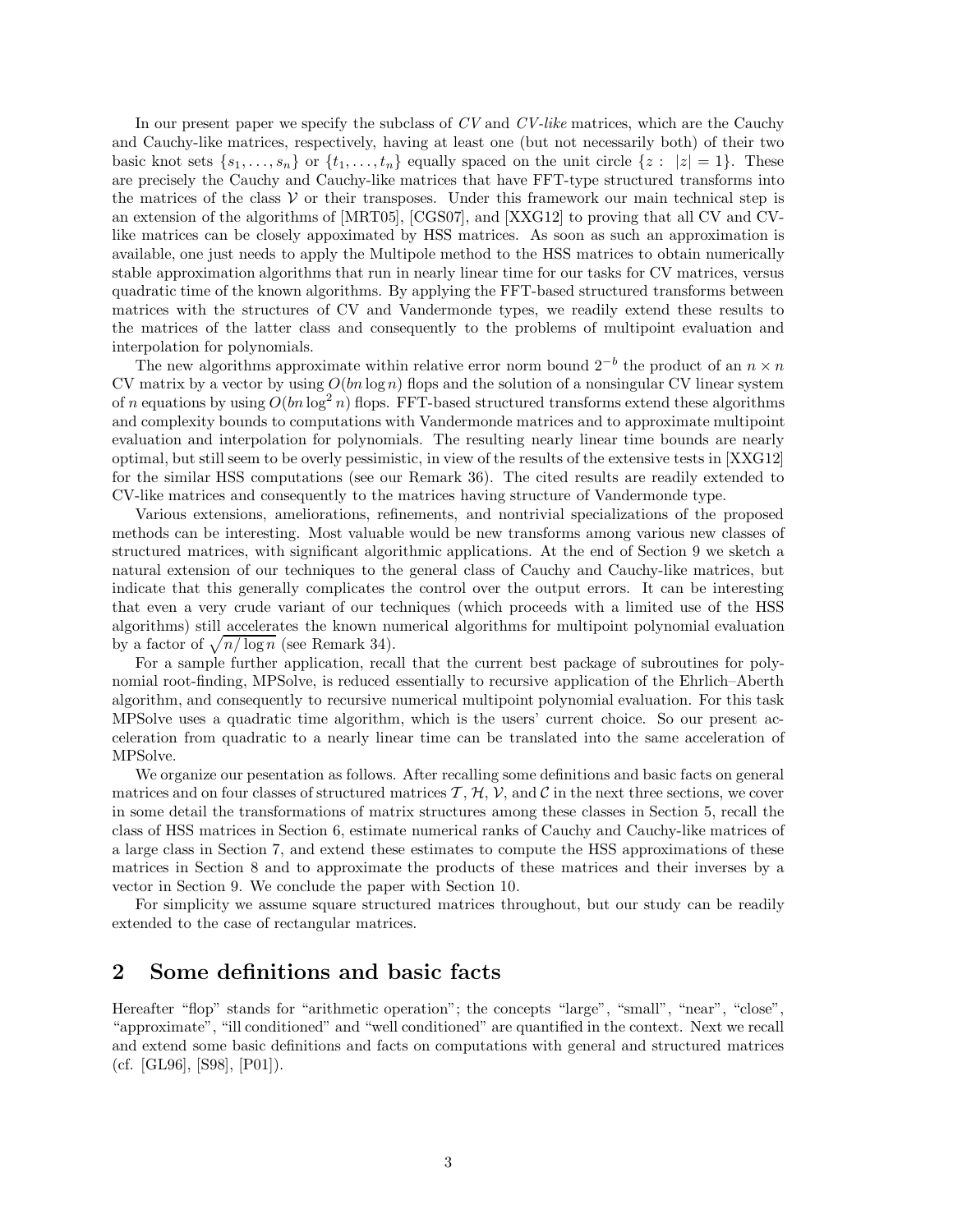#### **2.1 General matrices**

 $M = (m_{i,j})_{i,j=1}^{m,n}$  is an  $m \times n$  matrix,  $M^T$  and  $M^H$  are its transpose and Hermitian (complex conjugate) transpose, respectively. We write  $M^{-T}$  for  $(M^T)^{-1} = (M^{-1})^T$ .

 $(B_1 \mid \ldots \mid B_n)$  denotes a  $1 \times n$  block matrix with the blocks  $B_1, \ldots, B_n$ . diag $(B_1, \ldots, B_n)$  $diag(B_j)_{j=1}^n$  is an  $n \times n$  block diagonal matrix with the diagonal blocks  $B_1, \ldots, B_n$ . In the case of scalar blocks  $s_1, \ldots, s_n$  we arrive at a vector  $\mathbf{s} = (s_j)_{j=1}^n$  and an  $n \times n$  diagonal matrix  $D_{\mathbf{s}} =$  $diag(\mathbf{s}) = diag(s_j)_{j=1}^n$  with the diagonal entries  $s_1, \ldots, s_n$ .

The *n* coordinate vectors  $e_1, \ldots, e_n$  of a dimension *n* form the  $n \times n$  identity matrix  $I_n =$  $(\mathbf{e}_1 \mid \ldots \mid \mathbf{e}_n)$  and the  $n \times n$  reflection matrix  $J_n = (\mathbf{e}_n \mid \ldots \mid \mathbf{e}_1)$ .  $J_n = J_n^T = J_n^{-1}$ . We write I and  $J$  where the matrix size is not important or is defined by context.

**Preprocessors.** For three nonsingular matrices *P*, *M*, and *N* and a vector **b**, the equations

$$
M^{-1} = N(PMN)^{-1}P, \quad PMN\mathbf{y} = P\mathbf{b}, \quad \mathbf{x} = N\mathbf{y}
$$
 (1)

reduce the inversion of the matrix *M* and the solution of a linear system of equations  $M$ **x** = **b** to the inversion of the product *PMN* and the solution of the linear system  $PMN$ **y** = *P***b**, respectively. For some important classes of matrices *M* this preprocessing can simplify dramatically the inversion of a matrix and the solution of a linear system of equations.

**Generators.** Given an  $m \times n$  matrix M of a rank r and an integer  $l \geq r$ , we have a nonunique expression  $M = FG^T$  for pairs  $(F, G)$  of matrices of sizes  $m \times l$  and  $n \times l$ , respectively. We call such a pair  $(F, G)$  a *generator of length l* for the matrix *M*, which is the shortest for  $l = r$ .

**Theorem 1.** *(Cf. [BA80], [M80], [P93], [GE96], [P01, Section 4.6.2].) Given a generator of a* length l for an  $n \times n$  matrix M having a rank r,  $r \leq l \leq n$ , it is sufficient to use  $O(l^2n)$  flops to *compute a generator of length r for the matrix M.*

**Norm, conditioning, orthogonality, numerical rank, a perturbation norm bound.**  $||M|| = ||M^H|| = ||M||_2$  is the (Euclidean) 2-norm of a matrix *M*.

For a fixed tolerance  $\tau$  the minimum rank of matrices in the  $\tau$ -neighborhood of a matrix M is said to be its  $\tau$ -rank. The *numerical rank* of a matrix is its  $\tau$ -rank for a small positive  $\tau$ . A matrix is called ill conditioned if it has a close neighbor of a smaller rank or eqiuivalently if its rank exceeds its numerical rank. Otherwise it is called *well conditioned*. If a matrix *M* is ill conditioned, one must compute its inverse and the solution of a linear system  $Mx = f$  with a high precision to ensure meaningful output for these problems, but *not for multiplication* by a vector.

A matrix M is *unitary* or *orthogonal* if  $M^{\tilde{H}}M = I$  or  $MM^{\tilde{H}} = I$ . It is *quasiunitary* if *cM* is unitary for a constant *c*. Such a matrix *U* has full rank and is very well conditioned: its distance to the closest matrix of a smaller rank is equal to  $||U|| = 1$ .

**Theorem 2.** *(See [S98, Corollary 1.4.19] for*  $P = -M^{-1}E$ *.) Suppose M* and  $M + E$  are two  $nonsingular$  matrices of the same size and  $||M^{-1}E|| = \theta < 1$ . Then  $||I - (M + E)^{-1}M|| \leq \frac{\theta}{1-\theta}$  and  $|||(M+E)^{-1} - M^{-1}|| \leq \frac{\theta}{1-\theta}||M^{-1}||$ . In particular  $|||(M+E)^{-1} - M^{-1}|| \leq 0.5||M^{-1}||$  if  $\theta \leq 1/3$ .

#### **2.2 The classes of Toeplitz, Hankel, Vandermonde and Cauchy matrices, some subclasses and factorizations, polynomial evaluation and interpolation**

For larger integers *n* the entries of an  $n \times n$  Vandermonde matrix  $V_s$  vary in magnitude greatly unless  $|s_i| \approx 1$  for all *i*, as is the case with the Vandermonde matrices  $\Omega$  and  $\Omega^H$  below, which are unitary up to scaling by  $\frac{1}{\sqrt{n}}$ .

**DFT and DFT-based matrices.** (See [BP94, Sections 1.2, 3.4].) Write  $\omega_n = \exp(\frac{2\pi}{n}\sqrt{-1})$  to denote a primitive *n*th root of 1. Its powers  $1, \omega_n$ ,  $\ldots, \omega_n^{n-1}$  are equally spaced on the unit circle  $\{z : |z| = 1\}$ . Let  $\Omega = \Omega_n = (\omega_n^{ij})_{i,j=0}^{n-1}$  denote the  $n \times n$  matrix of *DFT*, that is of the *discrete Fourier transform* at *n* points.  $\Omega$  and  $\Omega^H$  are quasiunitary, whereas  $\frac{1}{\sqrt{n}}\Omega$  and  $\frac{1}{\sqrt{n}}\Omega^H$  and  $\Omega^{-1} = \frac{1}{n}\Omega^H$  are unitary matrices, because  $\Omega \Omega^H = nI$ . See, e.g., [BP94, Sections 1.2 and 3.4] on a proof of the following theorem and on the numerical stability of the supporting algorithms.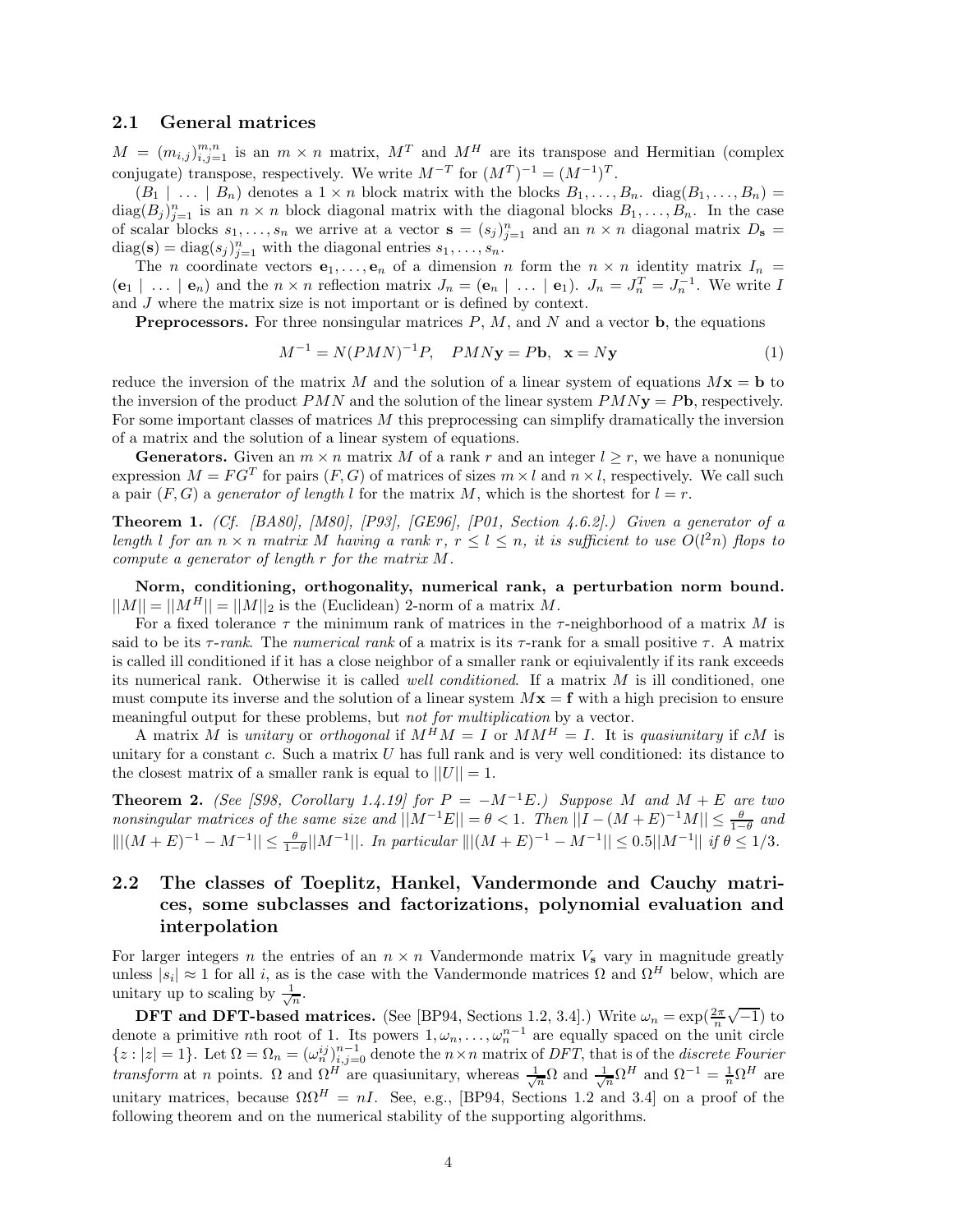**Theorem 3.** For any vector  $\mathbf{v} = (v_i)_{i=1}^n$  one can compute the vectors  $\Omega \mathbf{v}$  and  $\Omega^{-1} \mathbf{v}$  by using  $O(n \log n)$  *flops.* If  $n = 2^k$  *is a power of 2, then one can compute the vectors*  $\Omega$ **v** *and*  $\Omega^{-1}$ **v** *by using*  $0.5n \log_2 n$  *and*  $0.5n \log_2 n + n$  *flops, respectively.* 

**Cauchy and Vandermonde matrices and polynomial evaluation and interpolation.** (See Table 1 and [P01, Chapters 2 and 3].) It holds that

$$
C_{\mathbf{s},\mathbf{t}} = -C_{\mathbf{t},\mathbf{s}}^T,\tag{2}
$$

$$
C_{\mathbf{s},\mathbf{t}} = \text{diag}(t(s_i)^{-1})_{i=1}^n V_{\mathbf{s}} V_{\mathbf{t}}^{-1} \text{diag}(t'(t_i))_{i=1}^n
$$
 (3)

where  $\mathbf{s} = (s_i)_{i=1}^n$ ,  $\mathbf{t} = (t_i)_{i=1}^n$ , and  $t(x) = \prod_{i=0}^{n-1} (x - t_i)$ .

Equation (3) expresses a Cauchy matrix  $C_{s,t}$  through the Vandermonde matrix  $V_s$ , the inverse  $V_t^{-1}$  of the Vandermonde matrix  $V_t$ , the coefficients of the auxiliary polynomial  $t(x)$  defined by its roots  $t_0, \ldots, t_{n-1}$ , and the values of this polynomial and its derivative  $t'(x)$ , each at *n* points. Part (i) of the following simple theorem states that *polynomial multipoint evaluation and interpolation* with the knots  $s_1, \ldots, s_n$  are equivalent to multiplication of the Vandermonde matrix  $V_s$  by the coefficient vector of the polynomial and the solution of the associated linear system of equations with this matrix, respectively. Part (ii) of the theorem shows shows equivalence of rational multipoint evaluation and interpolation to the similar equations for Cauchy (rather than Vandermonde) matrix. Part (iii) of the theorem shows that the reconstruction of the polynomial coefficients from the roots can be reduced to polynomial interpolation and consequently to solving a Vandermonde linear system of equations. on these links and similar links of rational multipoint evaluation and interpolation to Cauchy matrices. Together with equation (3), the theorem also links multipoint evaluation and interpolation for polynomials to the same tasks for rational functions (cf. [P01, Chapter 3]).

**Theorem 4.** (i) Let  $p(x) = \sum_{i=0}^{n-1} p_i x^i$ ,  $p = (p_i)_{i=0}^{n-1}$ ,  $s = (s_i)_{i=0}^{n-1}$ , and  $v = (v_i)_{i=0}^{n-1}$ . Then *the equations*  $p(s_i) = v_i$  *hold for*  $i = 0, 1, \ldots, n - 1$  *if and only if*  $V_s \mathbf{p} = \mathbf{v}$ *. (ii) For a rational* function  $v(x) = \sum_{j=1}^{n} \frac{u_j}{x-t_j}$  with n distinct poles  $t_1, \ldots, t_n$  and for n distinct scalars  $s_1, \ldots, s_n$ , write  $\mathbf{s} = (s_i)_{i=1}^n$ ,  $\mathbf{t} = (t_j)_{j=1}^n$ ,  $\mathbf{u} = (u_j)_{j=1}^n$ ,  $\mathbf{v} = (v_i)_{i=1}^n$ . Then the equations  $v_i = v(s_i)$ ,  $i = 1, ..., n$  hold if and only if  $C_{s,t}u = v$ . (iii) The equation  $\prod_{i=0}^{n-1} (x - t_i) = x^n + v(x)$ , for  $v(x) = \sum_{i=0}^{n-1} t_i x^i$  and *for n distinct knots*  $t_0, \ldots, t_{n-1}$ , *is equivalent to the linear system of n equations*,  $v(t_i) = -t_i^n$  *for*  $i = 0, \ldots, n - 1.$ 

**Theorem 5.** (i)  $\det(V) = \prod_{i < k} (s_i - s_k)$  and  $\det(C) = \prod_{i < j} (s_i - s_j)(t_i - t_j) / \prod_{i,j} (s_i - t_j)$ , and so *the matrices V* and *C* of Table 1 are nonsingular where all scalars  $s_1, \ldots, s_n, t_1, \ldots, t_n$  are distinct. *(ii) A row interchange preserves both Vandermonde and Cauchy structures. A column interchange preserves Cauchy structure.*

Next we will specify a subclass of Cauchy matrices most closely linked to Vandermonde and transposed Vandermonde matrices (cf. Definition 6). At first write

$$
V_f = ((f\omega_n^{i-1})^{j-1})_{i,j=1}^n = \Omega \operatorname{diag}(f^{j-1})_{j=1}^n,\tag{4}
$$

$$
C_{\mathbf{s},f} = \left(\frac{1}{s_i - f\omega_n^{j-1}}\right)_{i,j=1}^n, \ C_{e,\mathbf{t}} = \left(\frac{1}{e\omega_n^{i-1} - t_j}\right)_{i,j=1}^n, \ C_{e,f} = \left(\frac{1}{e\omega_n^{i-1} - f\omega_n^{j-1}}\right)_{i,j=1}^n \tag{5}
$$

for two distinct scalars *e* and  $f \neq 0$ . Then observe that  $\Omega = V_1 = V_s$  for  $\mathbf{s} = (\omega_n^{i-1})_{i=1}^n$ ,  $\Omega^H = V_t$  for  $\mathbf{t} = (\omega_n^{1-i})_{i=1}^n$  (so both  $\Omega$  and  $\Omega^H$  are Vandermonde matrices),  $C_{\mathbf{s},f} = C_{\mathbf{s},\mathbf{t}}$ ,  $C_{e,\mathbf{t}} = C_{\mathbf{s},\mathbf{t}}$ ,  $C_{e,f} = C_{\mathbf{s},\mathbf{t}}$ where  $\mathbf{s} = (e\omega_n^{j-1})_{i,j=1}^n$  and/or  $\mathbf{t} = (f\omega_n^{j-1})_{i,j=1}^n$ , and the matrices  $V_f$  are quasiunitary where  $|f| = 1$ . Now let  $\mathbf{t} = (f\omega_n^{j-1})_{j=1}^n$ , obtain  $t(x) = x^n - f^n$ ,  $t(x) = nx^{n-1}$ ,  $t(s_i) = s_i^n - f^n$ ,  $t'(t_i) = nf^{n-1}\omega_n^{1-i}$ 

for all *i*, and  $nV_f^{-1} = \text{diag}(f^{1-i})_{i=1}^n \Omega^H$ , substitute into (3), and obtain

$$
C_{\mathbf{s},f} = \text{diag}\left(\frac{f^{n-1}}{s_i^n - f^n}\right)_{i=1}^n V_{\mathbf{s}} \text{diag}(f^{1-i})_{i=1}^n \Omega^H \text{diag}(\omega_n^{1-i})_{i=1}^n. \tag{6}
$$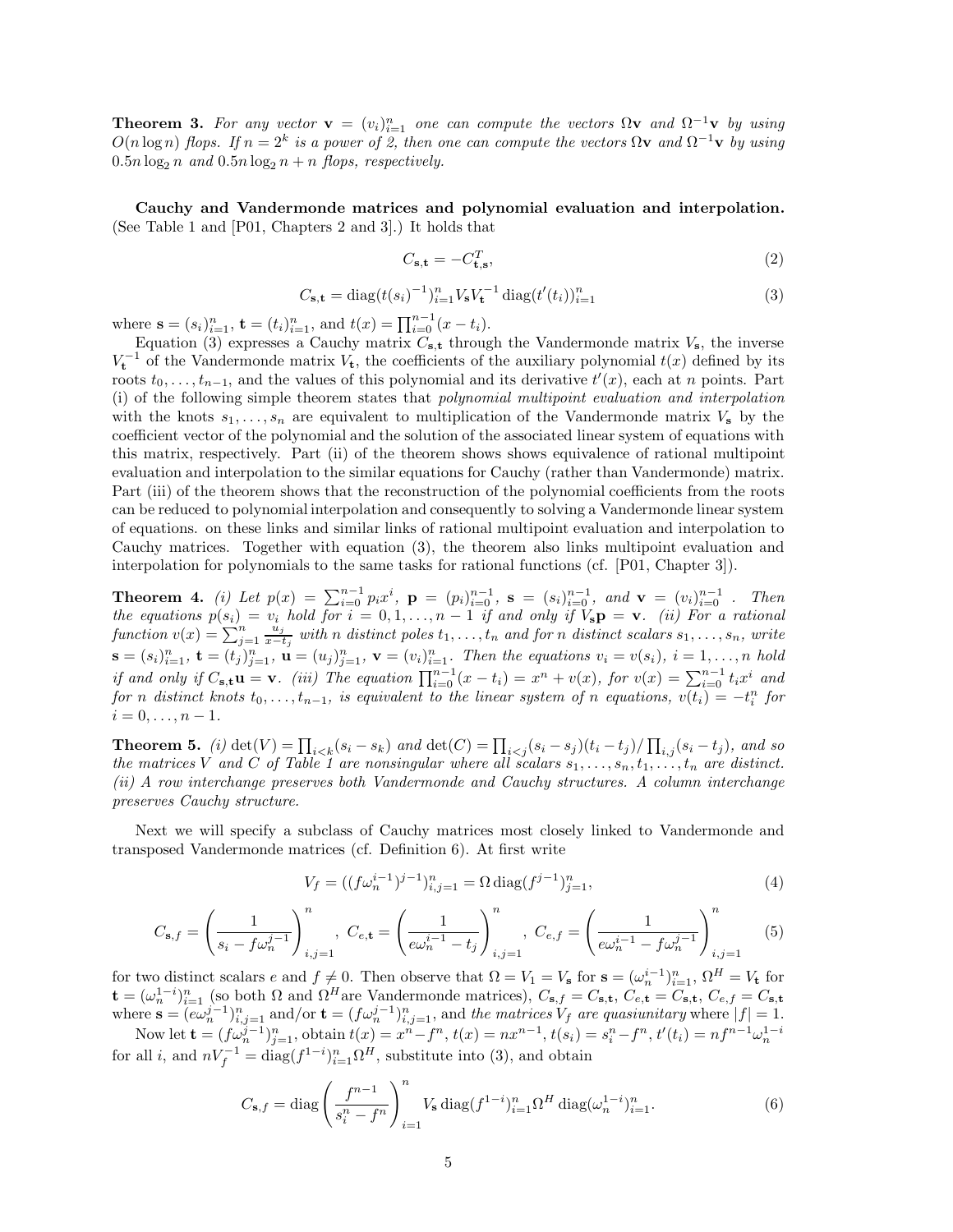If in addition  $\mathbf{s} = (e\omega_n^{i-1})_{i=1}^n$ , then  $s_i^n = e^n$  for all *i* and  $V_{\mathbf{s}} = V_f$ . Substitute into (6) and obtain

$$
C_{e,f} = n \frac{f^{n-1}}{e^n - f^n} \Omega \operatorname{diag}((e/f)^{i-1})_{i=1}^n \Omega^H \operatorname{diag}(\omega^{1-i})_{i=1}^n.
$$
 (7)

**Definition 6.** Hereafter we refer to the matrices  $V_f$ ,  $C_{\mathbf{s},f}$ ,  $C_{e,\mathbf{t}}$ , and  $C_{e,f}$  for all scalars *e* and *f* as *FV, FC, CF,* and *FCF matrices,* respectively. We refer to the matrices  $C_{\mathbf{s},f}$  and  $C_{e,\mathbf{t}}$  as *CV matrices* and to the FV matrices  $V_f$  and the FCF matrices  $C_{e,f}$  as the *DFT-based* matrices.

Equations (4) and (7) link the DFT-based matrices to the DFT matrix Ω. Similarly to this matrix they have their basic sets of knots  $\mathbb{S} = \{s_1, \ldots, s_n\}$  and  $\mathbb{T} = \{t_1, \ldots, t_n\}$  equally spaced on the unit circle  $\{z : |z| = 1\}$ . Equations (6) link the CV matrices to Vandermonde matrices  $V_s$  and *V***t**, respectively. Combine equation (4) and (7) with Theorem 3 to obtain the following results.

**Theorem 7.**  $O(n \log n)$  *flops are sufficient to compute the product*  $M$ **f** *of a DFT-based Vandermonde or Cauchy*  $n \times n$  *matrix M* and a vector **f**. If the matrix *M* is nonsingular, then  $O(n \log n)$ *flops are also sufficient to compute the solution* **x** *to a linear system of n equations*  $M$ **x** = **f**.

*f*-**circular matrices.** 
$$
Z_f = \begin{pmatrix} \mathbf{0}^T & f \\ I_{n-1} & \mathbf{0} \end{pmatrix}
$$
 is the  $n \times n$  matrix of *f*-circular shift for a scalar *f*,

$$
JZ_f J = Z_f^T, \quad JZ_f^T J = Z_f \tag{8}
$$

for any pairs of scalars *e* and *f*, and if  $f \neq 0$ , then

$$
Z_f^{-1} = Z_{1/f^T}.
$$
\n(9)

 $Z_f(\mathbf{v}) = \sum_{i=1}^n v_i Z_f^{i-1}$  is an *f*-circulant matrix, called circulant for  $f = 1$ . It is a Toeplitz matrix defined by its first column  $\mathbf{v} = (v_i)_{i=1}^n$  and by a scalar  $f \neq 0$ . It can be called a *DFT-based Toeplitz matrix* in view of the following results.

**Theorem 8.** *(See [CPW74].) We have*  $Z_1(\mathbf{v}) = \Omega^{-1}D(\Omega \mathbf{v})\Omega$ *. More generally, for any*  $f \neq 0$ *, we* have  $Z_{f^n}(\mathbf{v}) = V_f^{-1} D(V_f \mathbf{v}) V_f$  where  $\Omega = (\omega_n^{ij})_{i,j=0}^{n-1}$  is the  $n \times n$  matrix of DFT,  $D(\mathbf{u}) = \text{diag}(u_i)_{i=0}^{n-1}$ *for a vector*  $\mathbf{u} = (u_i)_{i=0}^{n-1}$  *and the matrix*  $V_f = \Omega \text{ diag}(f^i)_{i=0}^{n-1}$  *of* (4).

**The complexity of computations with Toeplitz, Hankel, Cauchy and Vandermonde matrices.** Theorems 3 and 8 combined support numerically stable computation of the product by a vector of an *f*-circulant matrix  $Z_e(\mathbf{u})$  (as well as of its inverse if the matrix is nonsingular) by using  $O(n \log n)$  flops. We can extend this cost bound to multiplication of a Toeplitz matrix  $T$  of Table 1 by a vector, by embedding the matrix into a  $2^k \times 2^k$  circulant matrix for  $k = \lfloor \log_2(2n-1) \rfloor$ . Each of pre- and post-multiplication by the matrix *J*, that is the cyclic interchange of rows or columns, transforms a Toeplitz matrix into a Hankel matrix and vice versa, and therefore transforms accordingly the algorithms for matrix inversion and solving a linear systems of equations.

Numerically unstable algorithms using nearly linear number of flops (namely  $O(n \log^2 n)$  flops) are known for multiplying general Vandermonde and Cauchy  $n \times n$  matrices by a vector and solving Toeplitz, Hankel, Vandermonde and Cauchy nonsingular linear systems of *n* equations (cf. [P01, Chapter 2 and 3]). Numerically stable known algorithms for all these problems run in quadratic arithmetic time, except that numerically stable algorithms of [MRT05], [CGS07] and [XXG12] approximate the solution of nonsingular Toeplitz linear systems in nearly linear time. We seek extension of the latter algorithms to Vandermonde and Cauchy computations.

# **3 The structures of Toeplitz, Hankel, Vandermonde and Cauchy types. Displacement ranks and generators**

We generalize the four classes of matrices of Table 1 by employing the Sylvester displacements *AM* − *MB* where the pair of *operator matrices A* and *B* is associated with a fixed matrix structure.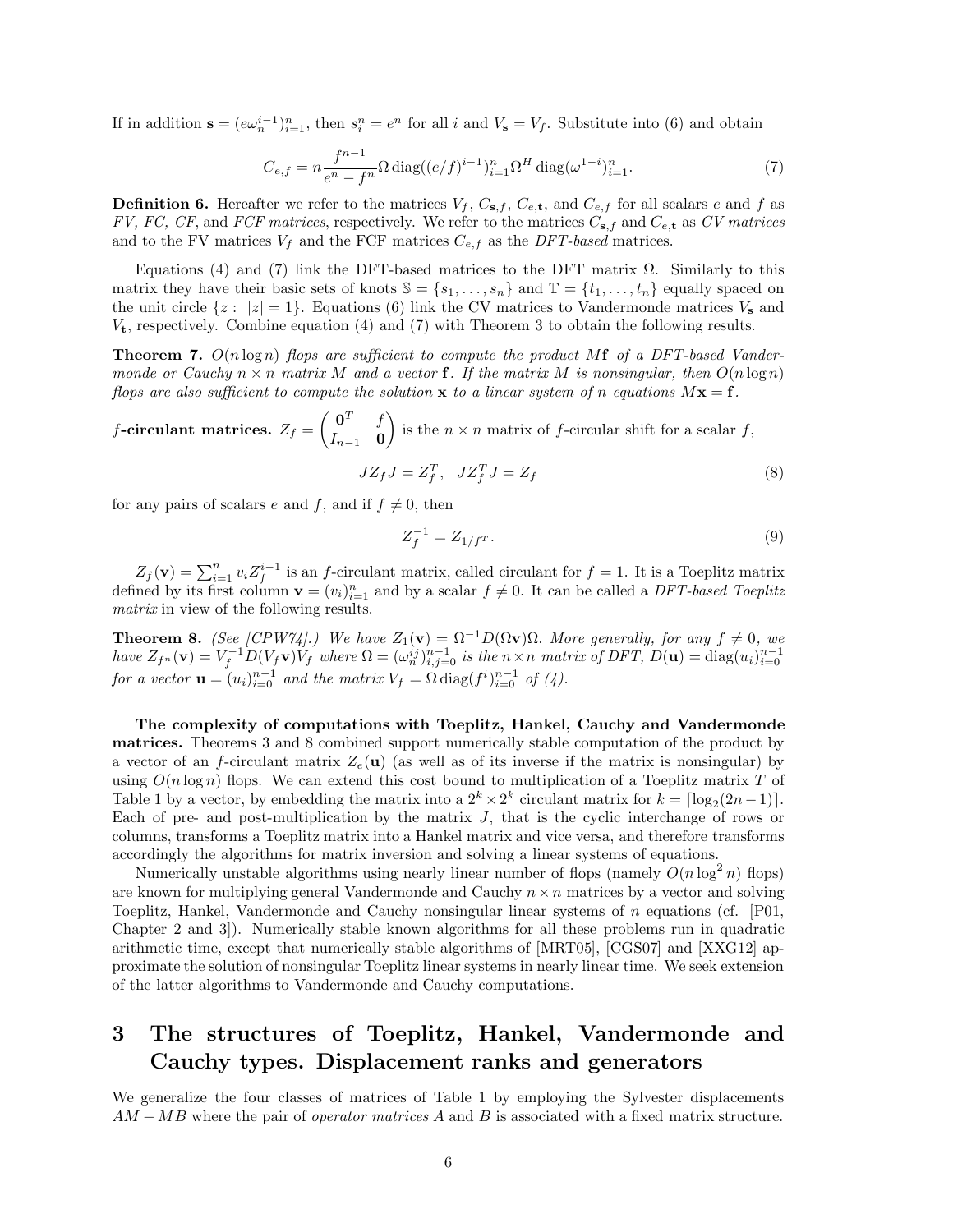(See [P01, Theorem 1.3.1] on a simple link to the Stein displacements  $M - AMB$ .) The rank, the  $\tau$ rank, generators, and *τ* -generators of the displacement of a matrix *M* (for a fixed operator matrices *A* and *B* and tolerance *τ*) are called *displacement rank* (denoted  $d_{A,B}(M)$ ), *τ*-*displacement rank*, *displacement generator*, and *τ* -*displacement generator* of the matrix *M*, respectively (cf. [KKM79]), [P01], [BM01]). In our Theorems 11 and 13 we write  $(t)$ ,  $(h)$ ,  $(th)$ ,  $(v)$ ,  $(v<sup>T</sup>)$ , and  $(c)$  to indicate the matrix structures of Toeplitz, Hankel, Toeplitz or Hankel, Vandermonde, transposed Vandermonde, and Cauchy types, respectively, which we define next.

**Definition 9.** If the displacement rank of a matrix is small (in context) for a pair of operator matrices associated with Toeplitz, Hankel, Vandermonde, transpose of Vandermonde or Cauchy matrices in Theorem 11 below, then the matrix is said to have the *structure of Toeplitz, Hankel, Vandermonde, transposed Vandermonde or Cauchy type, respectively. Hereafter T, H, V,*  $V^T$ *, and* C denote the five classes of these matrices (cf. Table 2). The classes  $V, V^T$ , and C consist of distinct subclasses  $V_s$ ,  $V_s^T$ , and  $C_{s,t}$  defined by the vectors **s** and **t** and the operator matrices  $D_s$  and  $D_t$ , respectively, or equivalently by the bases  $V_s$  and  $C_{s,t}$  of these subclasses. To simplify the notation we will sometimes drop the subscripts **s** and **t** where they are not important or are defined by context.

**Definition 10.** (Cf. Definition 6.) In the case where the vectors **s** and **t** turn into the vectors  $e(\omega_n^{i-1})_{i=1}^n$  and  $f(\omega_n^{i-1})_{i=1}^n$  for some scalars *e* and *f*, we define the matrix classes  $\mathcal{F}V = \cup_e \mathcal{V}_e$ ,  $FC = \bigcup_f C_{\mathbf{s},f}, \ C\mathcal{F} = \bigcup_e C_{e,\mathbf{t}}, \text{ and } \ \mathcal{F} \mathcal{CF} = \bigcup_{e,f} C_{e,f}$  where the unions are over all complex scalars *e* and *f*. These matrix classes extend the classes of FV, FC, CF, and FCF matrices, respectively. We also define the classes  $CV$  (extending the CV matrices) and  $V^T \mathcal{F} = \cup_e V_e^T$ . We say that they consist of *F V* -like, *V <sup>T</sup> F*-like, *F C*-like, *CF*-like, *FCF*-like, and *CV* -like matrices, which have structures of  $FV$ -type,  $V^T\mathcal{F}$ -type,  $\mathcal{FC}$ -type,  $\mathcal{CF}$ -type,  $\mathcal{FCF}$ -type, and  $\mathcal{CV}$ -type, respectively.

One can readily verify the following results.

**Theorem 11.** Displacements of basic structured matrices.

*(th) For a pair of scalars e and f and two matrices T (Toeplitz) and H (Hankel) of Table 1, the following displacements have ranks at most* 2 *(see some expressions for the shortest displacement generators in [P01, Section 4.2]),*

$$
Z_e T - T Z_f, \ Z_e^T T - T Z_f^T, \ Z_e^T H - H Z_f \text{ and } Z_e H - H Z_f^T.
$$

*(v) For a scalar e and a Vandermonde matrix V of Table 1 we have*

$$
VZ_e = D_{\mathbf{s}}V - (s_i^n - e)_{i=1}^n \mathbf{e}_n^T, \tag{10}
$$

$$
Z_e^T V^T = V^T D_s - \mathbf{e}_n ((s_i^n - e)_{i=1}^n)^T.
$$
\n(11)

*Consequently the displacements*  $D_s V - VZ_e$  *and*  $Z_e^T V^T - V^T D_s$  *have rank at most* 1 *and vanish if* 

$$
s_i^n = e \text{ for } i = 1, \dots, n. \tag{12}
$$

(c) For two vectors  $\mathbf{s} = (s_i)_{i=1}^n$  and  $\mathbf{t} = (t_i)_{i=1}^n$  having  $2n$  distinct components, a Cauchy matrix *C of Table 1, and the vector*  $\mathbf{e} = (1, \ldots, 1)^T$  *of dimension n, filled with ones, we have* 

$$
D_{\mathbf{s}}C - CD_{\mathbf{t}} = \mathbf{e}\mathbf{e}^T, \quad \text{rank}(D_{\mathbf{s}}C - CD_{\mathbf{t}}) = 1. \tag{13}
$$

The following theorem shows that variation of the scalars *e* and *f*, defining the operator matrices  $Z_e$  and  $Z_f$ , makes negligible impact on the matrix structure, and so the classes  $\mathcal{T}, \mathcal{H}, \mathcal{V}$ , and  $\mathcal{V}^T$  do not depend on the choice of these scalars.

**Theorem 12.** For two scalars  $e$  and  $f$  and five matrices  $A, B, C, D$ , and  $M$  we have  $d_{C,D}(M)$  –  $d_{A,B}(M) \leq 1$  where either  $A = C$ ,  $B = Z_e$ ,  $D = Z_f$  or  $A = C$ ,  $B = Z_e^T$ ,  $D = Z_f^T$  and similarly where either  $B = D$ ,  $A = Z_e$ ,  $C = Z_f$  or  $B = D$ ,  $A = Z_e^T$ ,  $C = Z_f^T$ .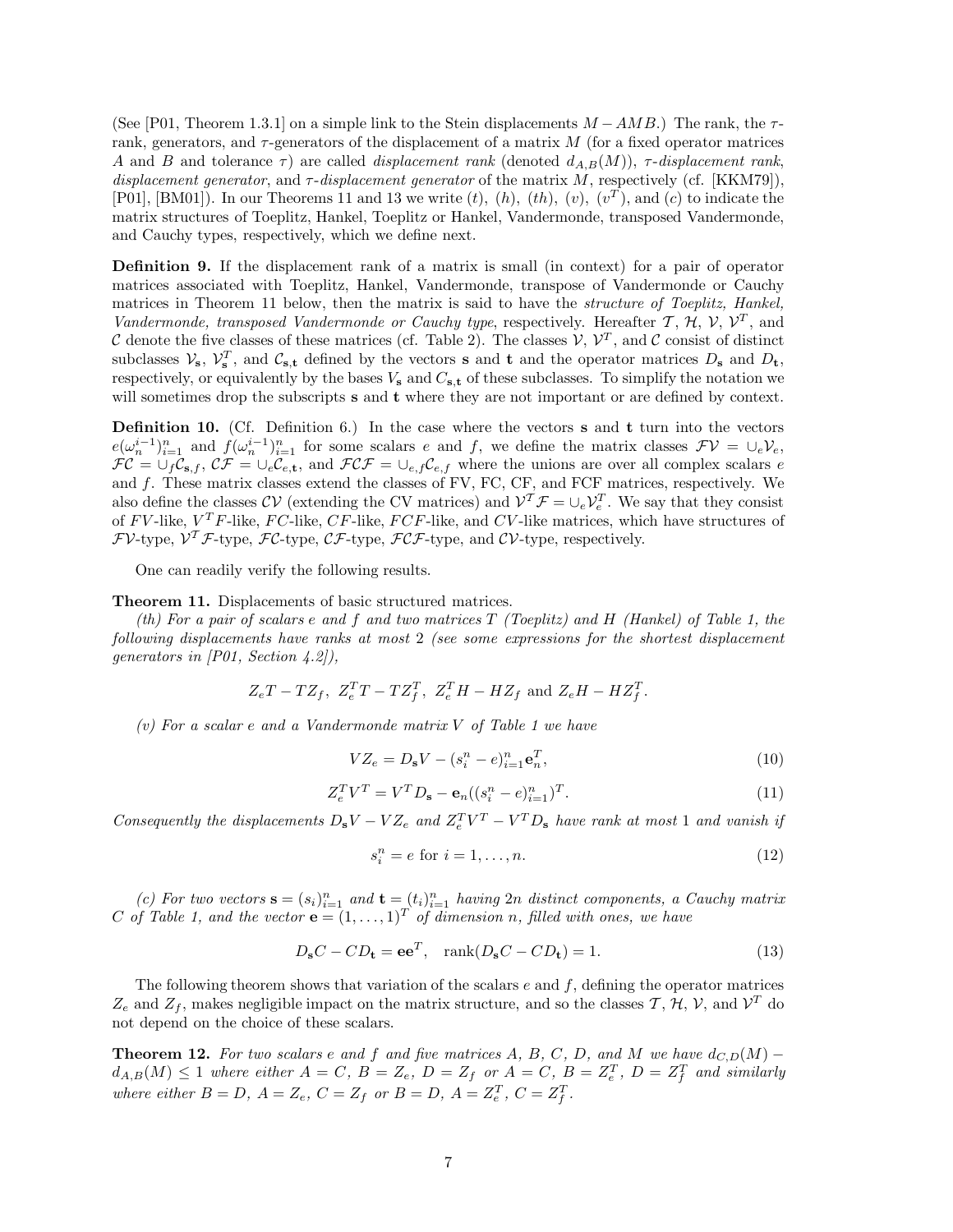Table 2: Operator matrices for the seven classes  $\mathcal{T}$ ,  $\mathcal{H}$ ,  $\mathcal{V}_s$ ,  $\mathcal{V}_s^{-1}$ ,  $\mathcal{V}_s^T$ ,  $\mathcal{V}_s^{-T}$ , and  $\mathcal{C}_{s,t}$ 

|                                 |                                                                                                  |  |  | ∽s.t |
|---------------------------------|--------------------------------------------------------------------------------------------------|--|--|------|
|                                 | $(Z_e, Z_f)$ $(Z_e^T, Z_f)$ $(D_s, Z_e)$ $(Z_e, D_s)$ $(Z_e^T, D_s)$ $(D_s, Z_e^T)$ $(D_s, D_t)$ |  |  |      |
| $(Z_e^T, Z_f^T)$ $(Z_e, Z_f^T)$ |                                                                                                  |  |  |      |

*Proof.* The matrix  $Z_b - Z_c = (b - c)\mathbf{e}_1 \mathbf{e}_n^T$  has rank at most 1 for any pair of scalars *b* and *c*. Therefore the matrices  $(Z_bM - MB) - (Z_cM - MB) = Z_bM - Z_cM = (Z_b - Z_c)M$  and  $(AZ - MZ_b) - (AZ - B_c)M = (Z_c - B_c)M$  $MZ_c$ ) =  $-M(Z_b - Z_c)$  have ranks at most 1. 口

Table 2 displays the pairs of operator matrices associated with the matrices of the seven classes  $\mathcal{T}, \mathcal{H}, \mathcal{V}_{\mathbf{s}}, \mathcal{V}_{\mathbf{s}}^{-1}, \mathcal{V}_{\mathbf{s}}^{T}, \mathcal{V}_{\mathbf{s}}^{-T}$ , and  $\mathcal{C}_{\mathbf{s},\mathbf{t}}$ . Five of these classes are employed in Theorems 11 and 13.  $\mathcal{V}_{\mathbf{s}}^{-1}$ and  $V_{\rm s}$ <sup>*T*</sup> denote the classes of the inverses and the transposed inverses of the matrices of the class  $V_s$ , respectively. We obtain the pairs of their associated operator matrices by interchanging the matrices in the pairs of the operator matrices for the classes  $V_s$  and  $V_s^T$ , respectively (see equation (17) of the next section).

The following theorem expresses the  $n^2$  entries of an  $n \times n$  matrix M through the 2*dn* entries of its displacement generator (*F, G*) defined under the operator matrices of Theorem 11 and Table 2. See some of these and other expressions for various classes of structured matrices through their generators in [GO94], [P01, Sections 4.4 and 4.5], and [PW03].

**Theorem 13.** Suppose  $s_1, \ldots, s_n, t_1, \ldots, t_n$  are  $2n$  distinct scalars,  $\mathbf{s} = (s_k)_{k=1}^n$ ,  $\mathbf{t} = (t_k)_{k=1}^n$ ,  $V =$  $(s_i^{k-1})_{i,k=1}^n$ ,  $C = (\frac{1}{s_i-t_k})_{i,k=1}^n$ , e and f are two distinct scalars,  $\mathbf{f}_1, \ldots, \mathbf{f}_d, \mathbf{g}_1, \ldots, \mathbf{g}_d$  are 2d vectors of dimension n,  $\mathbf{u}_1, \ldots, \mathbf{u}_n, \mathbf{v}_1, \ldots, \mathbf{v}_n$  are  $2n$  vectors of dimension d, and F and G are  $n \times d$  matrices *such that*  $F =$  $\sqrt{ }$  $\left\{ \right.$ **u**1 *. . .* **u***<sup>n</sup>*  $\setminus$  $\int = (\mathbf{f}_1 \mid \cdots \mid \mathbf{f}_d), \quad G =$  $\sqrt{ }$  $\left\{ \right.$ **v**1 *. . .* **v***<sup>n</sup>*  $\setminus$  $= (\mathbf{g}_1 \mid \cdots \mid \mathbf{g}_d)$ . Then (t)  $(e - f)M = \sum_{j=1}^{d} Z_e(f_j)Z_f(Jg_j)$  if  $Z_eM - MZ_f = FG^T$ ,  $e \neq f$ ;  $(e-f)M = \sum_{j=1}^d Z_e(J\mathbf{f}_j)^T Z_f(\mathbf{g}_j)^T = J \sum_{j=1}^d Z_e(J\mathbf{f}_j) Z_f(\mathbf{g}_j) J$  if  $Z_e^T M - M Z_f^T = FG^T$ ,  $e \neq f$ , (h)  $(e - f)M = \sum_{j=1}^{d} Z_e(\mathbf{f}_j) Z_f(\mathbf{g}_j) J$  if  $Z_e M - M Z_f^T = FG^T$ ,  $e \neq f$ ;  $(e-f)M = J\sum_{j=1}^{d} Z_e(J\mathbf{f}_j)Z_f(J\mathbf{g}_j)^T$  if  $Z_e^T M - M Z_f = FG^T$ ,  $e \neq f$ , (v)  $M = \text{diag}(\frac{1}{s_i^n - e})_{i=1}^n \sum_{j=1}^d \text{diag}(\mathbf{f}_j) V Z_e(J\mathbf{g}_j)$  if  $D_s M - M Z_e = FG^T$  and if  $s_i^n \neq e$  for  $i = 1, \ldots, n;$  $(v^T)$   $M = \text{diag}(\frac{1}{e - s_i^n})_{i=1}^n \sum_{j=1}^d Z_e(Jf_j)^T V^T \text{diag}(\mathbf{g}_j)$  if  $Z_e^T M - M D_s = FG^T$  and if  $s_i^n \neq e$  for  $i = 1, \ldots, n;$  $f(c)$   $M = \sum_{j=1}^{d} \text{diag}(\mathbf{f}_j)C \text{diag}(\mathbf{g}_j) = \left(\frac{\mathbf{u}_i^T \mathbf{v}_j}{s_i - t_j}\right)$ *si*−*t<sup>j</sup>*  $\big)^{n-1}$  $i,j=0$  if  $D_s M - M D_t = F G^T$ .

*Proof.* Parts (*t*) and (*h*) are taken from [P01, Examples 4.4.2 and 4.4.4]. Part (*c*) is taken from [P01, Example 1.4.1]. To prove part (*v*), combine the equations  $D_t M - M Z_e = F G^T$  and  $Z_e Z_{1/e}^T = I$  (cf. (9)) and deduce that  $M - D_t M Z_{1/e}^T = -F(Z_{1/e}G)^T$ . Then obtain from [P01, Example 4.4.6 (part b)] that  $M = e \operatorname{diag}(\frac{1}{t_i^n - e})_{i=1}^n \sum_{j=1}^n \operatorname{diag}(\mathbf{f}_j) V Z_{1/e}(Z_{1/e} \mathbf{g}_j)^T$ . Substitute  $e Z_{1/e}(Z_{1/e} \mathbf{g}_j) = Z_e (J \mathbf{g}_j)^T$ and obtain the claimed expression of part (*v*). Next transpose the equation  $Z_e^T M - M D_t = FG^T$  and yield  $D_{\mathbf{t}} M^T - M^T Z_e = -G F^T$ . From part (v) obtain  $M^T = \text{diag}(\frac{1}{e - t_i^n})_{i=1}^n \sum_{j=1}^n \text{diag}(\mathbf{g}_j) V Z_e(J\mathbf{f}_j)$ . Transpose this equation and arrive at part  $(v<sup>T</sup>)$ .  $\Box$ 

By combining the estimates of the previous section for the cost of multiplication by a vector of Toeplitz, Hankel, Vandermonde, transpose of Vandermonde and Cauchy matrices with Theorem 13 we obtain the following results.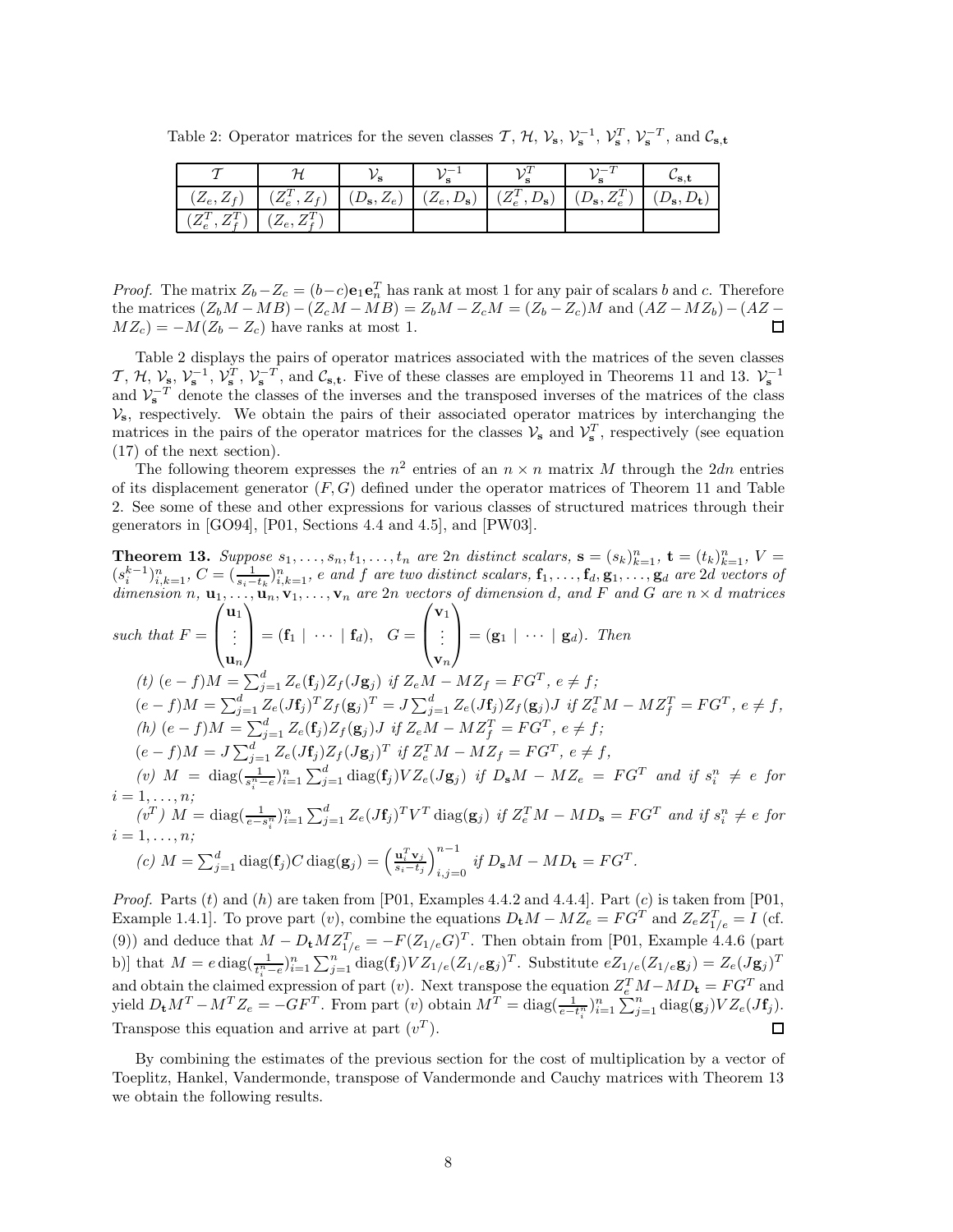**Theorem 14.** *Given a vector* **v** *of a dimension n, one can compute the product M***v** *by using*  $O(dn \log n)$  *flops for an*  $n \times n$  *matrix M in the classes* T *or* H *and by using*  $O(dn \log^2 n)$  *flops for an*  $n \times n$  *matrix*  $M$  *in*  $V$ *,*  $V^T$ *, or*  $C$ *.* 

**Remark 15.** By virtue of Theorem 13 the displacement operators  $M \to AM - MB$  are nonsingular provided that  $e \neq f$  in parts (*t*) and (*h*) and that  $t_i^n \neq e$  for  $i = 1, ..., n$  in parts (*v*) and (*v<sup>T</sup>*). We can apply Theorem 12 to satisfy these assumptions.

**Remark 16.** (Cf. part (*ii*) of Theorem 5.) Parts (*v*) and (*c*) of Theorem 13 imply that a row interchange preserves the matrix structures of the Vandermonde and Cauchy types, whereas a column interchange preserves the matrix structures of the transposed Vandermonde and Cauchy types.

#### **4 Matrix operations in terms of displacement generators**

We can pairwise multiply and invert structured matrices faster if we express the inputs and the intermediate and final results of the computations through short displacement generators rather than the matrix entries. Such computations are possible by virtue of the following simple results from [P00] and [P01, Section 1.5] (extending [P90]).

**Theorem 17.** *Assume five matrices A*, *B*, *C*, *M and N and a pair of scalars*  $\alpha$  *and*  $\beta$ . *Then as long as the matrix sizes are compatible we have*

$$
A(\alpha M + \beta N) - (\alpha M + \beta N)B = \alpha (AM - MB) + \beta (AN - NB),
$$
\n(14)

$$
A^T M^T - B^T M^T = -(BM - MA)^T,\tag{15}
$$

$$
A(MN) - (MN)C = (AM - MB)N + M(BN - NC). \tag{16}
$$

*Furthermore for a nonsingular matrix M we have*

$$
AM^{-1} - M^{-1}B = -M^{-1}(BM - MA)M^{-1}.
$$
\n(17)

**Corollary 18.** For five matrices A, B, F, G, and M of sizes  $m \times m$ ,  $n \times n$ ,  $m \times d$ ,  $n \times d$ , and  $m \times m$ , respectively, let us write  $F = F_{A,B}(M)$ ,  $G = G_{A,B}(M)$ , and  $d = d_{A,B}(M)$  if  $AM - MB = FG^T$ . *Then under the assumptions of Theorem 17 we have*

$$
F_{A,B}(\alpha M + \beta N) = (\alpha F_{A,B}(M) \mid \beta F_{A,B}(N)),
$$
  
\n
$$
G_{A,B}(\alpha M + \beta N) = (G_{A,B}(M) \mid G_{A,B}(N)),
$$
  
\n
$$
F_{A,B}(M^T) = -G_{B^T,A^T}(M^T), G_{A,B}(M^T) = F_{B^T,A^T}(M^T),
$$
  
\n
$$
F_{A,C}(MN) = (F_{A,B}(M) \mid MF_{B,C}(N)),
$$
  
\n
$$
G_{A,C}(MN) = (N^T G_{A,B}(M) \mid G_{B,C}(N)),
$$
  
\n
$$
F_{A,B}(M^{-1}) = -M^{-1} G_{B,A}(M), G_{A,B}(M^{-1}) = M^{-1} F_{B,A}(M).
$$

*Consequently*

$$
d_{A,B}(\alpha M + \beta N) \leq d_{A,B}(M) + d_{A,B}(N),
$$
  
\n
$$
d_{A,B}(M^T) = d_{B^T,A^T}(M),
$$
  
\n
$$
d_{A,C}(MN) \leq d_{A,B}(M) + d_{B,C}(N),
$$
  
\n
$$
d_{A,B}(M^{-1}) = d_{B,A}(M).
$$

The corollary and Theorem 13 together reduce the inversion of a nonsingular  $n \times n$  matrix M given by its displacement generator of a length *d* to solving 2*d* linear systems of equations with this coefficient matrix *M*, rather than the *n* linear systems  $M\mathbf{x}_i = \mathbf{e}_i, i = 1, \ldots, n$  for general matrix *M*.

Given short displacement generators for the matrices *M* and *N*, we can apply Corollary 18 and readily express short displacement generators for the matrices  $M^T$ ,  $\alpha M + \beta N$ , and  $MN$  through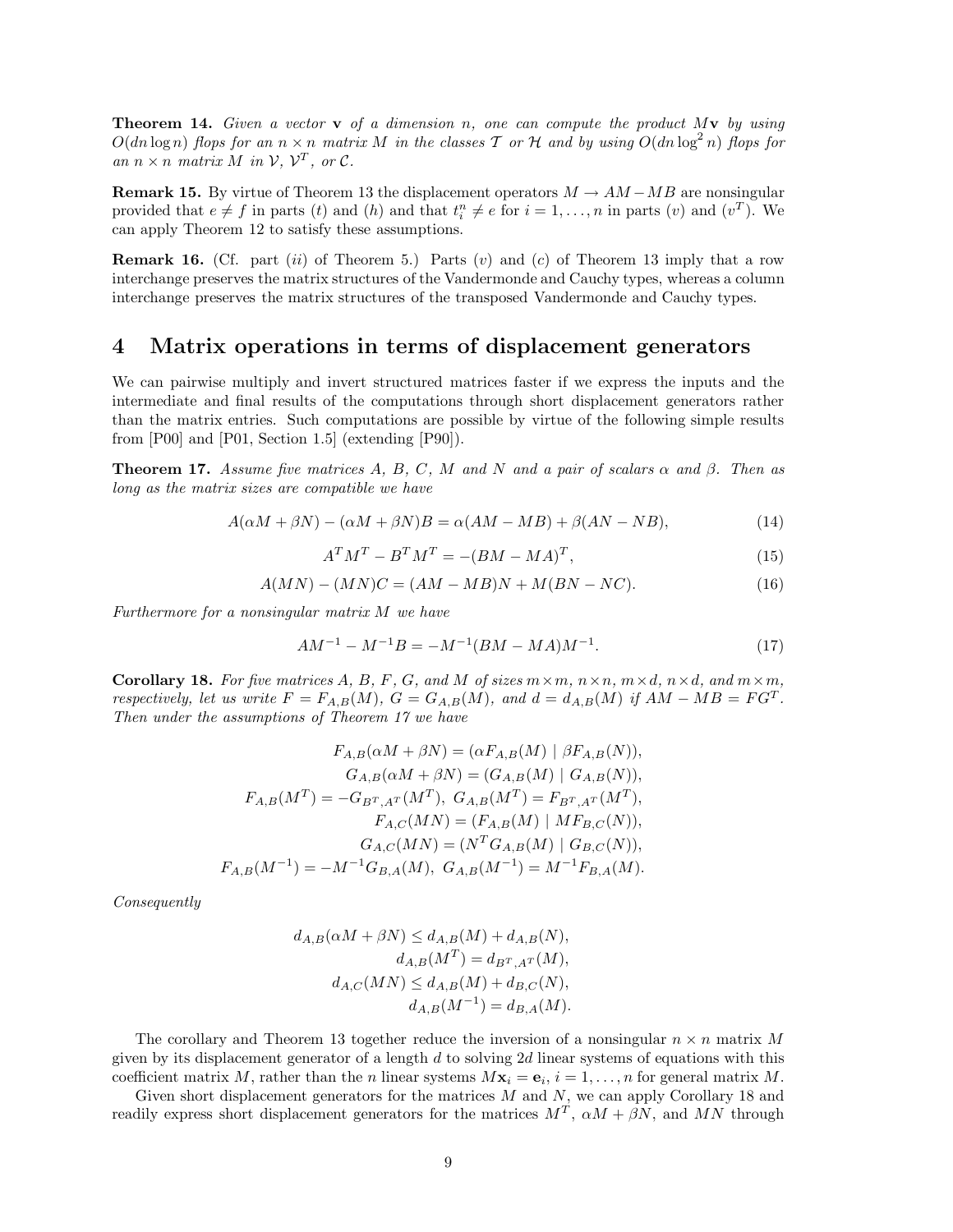Table 3: Operator matrices for matrix product

| D |   |     | PMN                      |
|---|---|-----|--------------------------|
|   |   | В   | $\overline{\phantom{a}}$ |
| Α | B | , ו |                          |

the matrices *M* and *N* and their displacement generators, but the expressions for the displacement generator of the inverse  $M^{-1}$  involve the inverse itself.

Some fast inversion algorithms such as the divide-and-conquer MBA algorithm of [M80] and [BA80] involve auxiliary matrices with displacement generators whose lengths exceed the displacement rank shared by the input and output matrices. If uncontrolled, the divide-and-conquer process can blow up the length of the displacement generators and the computational cost (see [P01, Chapter 5]), but one can apply Theorem 1 to recompress the generators and obtain the following result.

**Corollary 19.** *[M80], [BA80]. The MBA algorithm computes a displacement generator of the inverse of a nonsingular*  $n \times n$  *matrix*  $M$  *by using*  $O(d^2 n \log^s n)$  *flops where*  $s = 2$  *if*  $M$  *is from the class*  $\mathcal{T}$  *or*  $\mathcal{H}$  *and*  $s = 3$  *if*  $M$  *is from the class*  $\mathcal{V}$ *,*  $\mathcal{V}^T$ *, or*  $\mathcal{C}$ *.* 

### **5 Transformation of Matrix Structures**

#### **5.1 Maps and multipliers**

Recall that each of the five matrix classes  $\mathcal{T}, \mathcal{H}, \mathcal{V}, \mathcal{V}^T$ , and  $\mathcal{C}$  consists of the matrices M whose displacement rank,  $rank(AM - MB)$  is small (in context) for a pair of operator matrices  $(A, B)$ associated with this class. Thus these pairs represent the structure of the matrix classes.

Theorem 17 shows the impact of elementaty matrix operations on the associated operator matrices *A* and *B*. For linear combinations, transposes and inverses the original pair (*A, B*) either stays invariant or changes into  $(-B^T, A^T)$  or  $(-B, A)$ , respectively. If the inputs are in any of the classes T, H, and  $C_{s,t}$ , then so are the outputs, whereas the transposition maps the classes V and  $V^T$  into one another and the inversion maps them into the classes  $V^{-1}$  and  $V^{-T}$ , respectively. The impact of multiplication on matrix structure is quite different. As we can see from (16) and Table 3, the map  $M \to PMN$  can imply transition from the associated pair of operator matrices  $(A, B)$  to any new pair (*C, D*) of our choice, that is we can transform the matrix structures of the five classes into each other at will. The following theorem and Table 4 specify such structure transforms given by the maps  $M \to MN$ ,  $N \to MN$ , and  $M \to PMN$  for appropriate multipliers P, M, and N.

#### **Theorem 20.** *It holds that*

(*i*)  $MN \in \mathcal{T}$  *if the pair of matroces*  $(M, N)$  *is in any of the pairs of matrix classes*  $(\mathcal{T}, \mathcal{T})$ *,*  $(\mathcal{H}, \mathcal{H}), (\mathcal{V}_{\mathbf{s}}^{-1}, \mathcal{V}_{\mathbf{s}})$  and  $(\mathcal{V}_{\mathbf{s}}^{T}, \mathcal{V}_{\mathbf{s}}^{-T}),$ 

(ii)  $MN \in \mathcal{H}$  if the pair  $(M, N)$  is in any of the pairs  $(\mathcal{T}, \mathcal{H})$ ,  $(\mathcal{H}, \mathcal{T})$ ,  $(\mathcal{V}_{s}^{-1}, \mathcal{V}_{s}^{-T})$  and  $(\mathcal{V}_{s}^{T}, \mathcal{V}_{s})$ ,

- (iii)  $MN \in V_s$  if the pair  $(M, N)$  is in any of the pairs  $(V_s, \mathcal{T}), (V_s^{-T}, \mathcal{H}),$  and  $(\mathcal{C}_{s,t}, \mathcal{V}_t)$ ,
- (iv)  $MN \in \mathcal{V}_{s}^{T}$  if the pair  $(M, N)$  is in any of the pairs  $(\mathcal{T}, \mathcal{V}_{s}^{T})$ ,  $(\mathcal{H}, \mathcal{V}_{s}^{-1})$  and  $(\mathcal{V}_{q}^{T}, \mathcal{C}_{q,s})$ ,
- (v)  $MN \in \mathcal{C}_{s,t}$  if the pair  $(M, N)$  is in any of the pairs  $(\mathcal{C}_{s,q}, \mathcal{C}_{q,t}), (\mathcal{V}_{s}^{-T}, \mathcal{V}_{s}^{T})$  and  $(\mathcal{V}_{s}, \mathcal{V}_{s}^{-1}),$ (vii)  $PMN \in \mathcal{C}_{s,t}$  if the triple  $(M, N, P)$  is in any of the triples  $(\mathcal{V}_s, \mathcal{H}, \mathcal{V}_t^T)$  and  $(\mathcal{V}_s^{-T}, \mathcal{H}, \mathcal{V}_t^{-1})$ .

The maps of Theorem 20 and Table 4 hold for any choice of the multipliers *P* and *N* from the indicated classes. To simplify the computation of the products *MN*, *MP* and *MNP*, we can choose the multipliers  $J, V_{\mathbf{r}}, V_{\mathbf{r}}^T, V_{\mathbf{r}}^{-1}, V_{\mathbf{r}}^{-T}$ , and  $C_{\mathbf{p},\mathbf{r}}$ , all having displacement rank 1, to represent the classes  $\mathcal{H}$ ,  $\mathcal{V}_r$ ,  $\mathcal{V}_r^T$ ,  $\mathcal{V}_r^{-T}$ ,  $\mathcal{V}_r^{-T}$ , and  $\mathcal{C}_{p,r}$  of the table and the theorem, respectively, where **p** and **r** can stand for **q**, **s**, and **t**. Hereafter we call this choice of multipliers *canonical*. We call them *canonical and DFT-based* if up to the factor *J* they are also DFT-based, that is if **p** and **r** are of the form  $f(\omega_n^{i-1})_{i=1}^n$ . These multipliers are quasiunitary where  $|f|=1$ . By combining Corollary 18 and Theorem 20 we obtain the following result.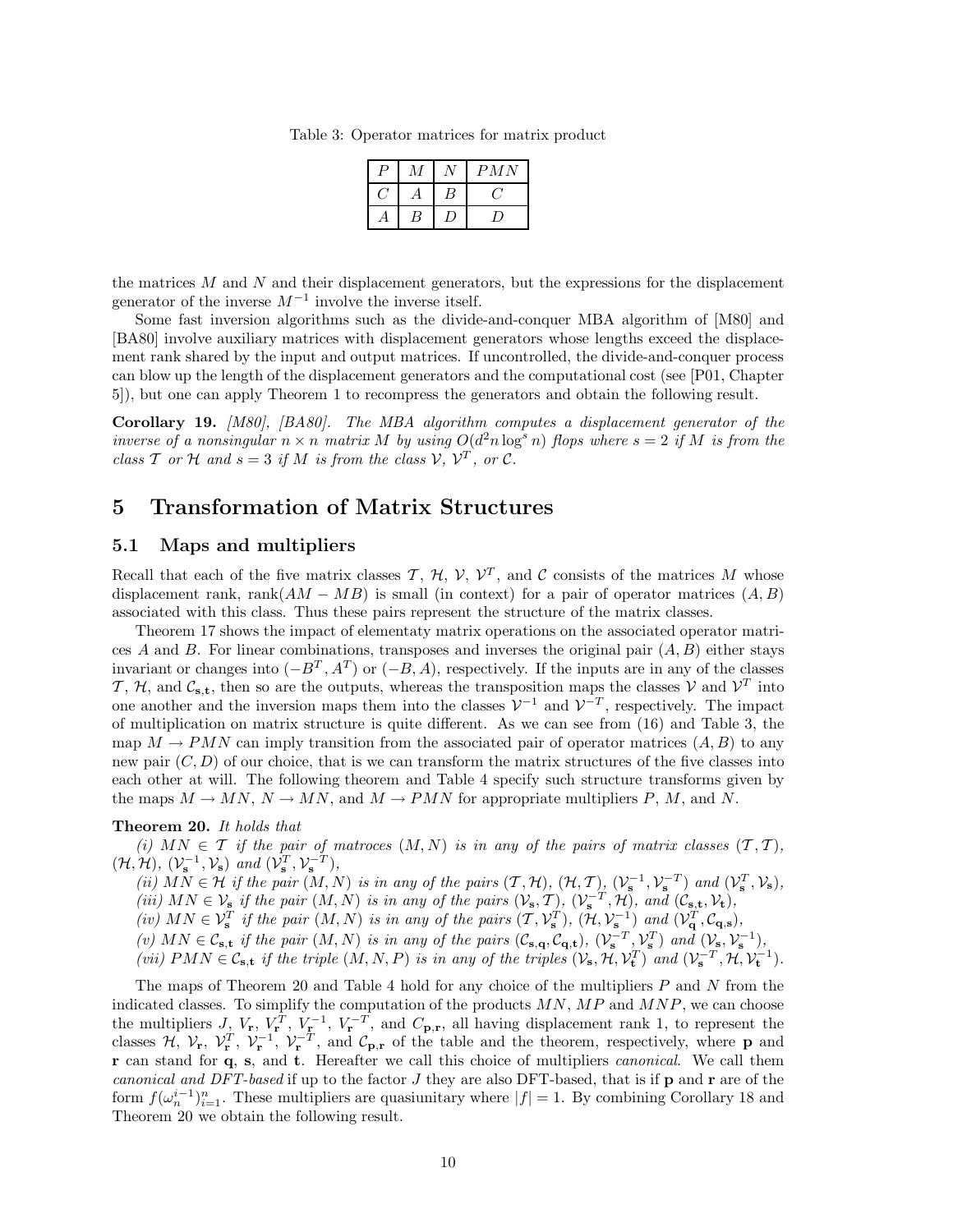Table 4: Mapping matrix structures by means of multiplication

|                                                                                    |                                                                                                              |                                          |                                                                 | $\mathsf{\nu_{S}}$ .t.                                                                                                                                                                                                                                           |
|------------------------------------------------------------------------------------|--------------------------------------------------------------------------------------------------------------|------------------------------------------|-----------------------------------------------------------------|------------------------------------------------------------------------------------------------------------------------------------------------------------------------------------------------------------------------------------------------------------------|
| $\mathcal{T}\mathcal{T},\,\mathcal{V}_{\mathbf{s}}^T\mathcal{V}_{\mathbf{s}}^{-T}$ | $T{\cal H},\, {\cal V}_{\bf s}^T{\cal V}_{\bf s}$                                                            |                                          |                                                                 | $\left  \mathcal{V}_s \mathcal{T}, \mathcal{C}_{s,t} \mathcal{V}_t \right  \mathcal{T} \mathcal{V}_s^T, \mathcal{H} \mathcal{V}_s^{-1} \left  \mathcal{V}_s^{-T} \mathcal{V}_t^T, \mathcal{V}_s \mathcal{V}_t^{-1}, \mathcal{C}_{s,q} \mathcal{C}_{q,t} \right $ |
|                                                                                    | $\mathcal{V}_s^{-1}\mathcal{V}_s$ , $\mathcal{HH}$   $\mathcal{HT}$ , $\mathcal{V}_s^{-1}\mathcal{V}_s^{-T}$ | $\mathcal{V}_\mathbf{s}^{-T}\mathcal{H}$ | $\mathcal{V}_{\mathbf{q}}^T\mathcal{C}_{\mathbf{q},\mathbf{s}}$ | $\mathcal{V}_s \mathcal{H} \mathcal{V}_t^T$ , $\mathcal{V}_s^{-T} \mathcal{H} \mathcal{V}_t^{-1}$                                                                                                                                                                |

**Corollary 21.** *Given a displacement generator of a length d for an*  $n \times n$  *matrix M of any of the classes*  $T$ ,  $H$ ,  $V$ ,  $V^T$ , and  $C$ ,  $O(dn \log^2 n)$  flops are sufficient to compute a displacement generator *of a length at most*  $d + 2$  *for the matrix*  $PMN$  *of any other of these classes where*  $P$  *and*  $M$  *are from the set of canonical multipliers complemented by the identity matrix. The flop bound decreases to O*(*dn* log *n*) *where the canonical multipliers are DFT-based.*

One can simplify the inversion of structured matrices *M* of some important classes and the solution of linear systems  $M$ **x** = **u** by employing preprocessings  $M \rightarrow PMN$  with appropriate structured multipliers *P* and *N*. For an example we can decrease the complexity bound of  $O(d^2n \log^3 n)$  of Corollary 19 to  $O(d^2n \log^2 n)$  by applying canonical transformations (1) of the matrices of the bottleneck classes  $V, V^T$  and C into the "easier" matrices of the classes  $T$  and  $H$ .

#### **5.2 The impact on displacements**

In the canonical maps of Theorem 20 the displacement ranks grow by at most 2 but possibly less than that, as this is implied by Theorems 22 and 23 below. In our *constructive proofs* of these theorems we also specify the multipliers *P* and *N* and compute the displacement generators for the products *PMN* of some maps of Theorem 20. In some maps we set  $P = I$  or  $N = I$ , thus omitting one of the multipliers. We show no maps where the matrices *M* or *PMN* belong to th classes  $V<sup>T</sup>$ ,  $V^{-1}$ , or  $V^{-T}$ , but they can be generated from the maps with  $M \in V$  or  $PMN \in V$  by means of transposition and inversion.

**Theorem 22.** *Given a displacement generator of a length d for a structured matrix M of any of the four classes*  $\mathcal{T}, \mathcal{H}, \mathcal{V},$  and  $\mathcal{C},$  one can obtain a displacement generator of a length at most  $d+2$  for *a matrix PMN belonging to any other of these classes by selecting appropriate canonical multipliers P and N among the matrices I (from the class* T *), J (from the class* H*), Vandermonde matrices V* and their transposes  $V<sup>T</sup>$ . Namely, if we assume canonical multipliers P and N, then we can *compute a displacement generator of the matrix PMN having a length at most d where the map*  $M \rightarrow PMN$  *is between the matrices M and PMN in the classes*  $H$  *and*  $T$ *. This length bound grows to at most*  $d+2$  *where*  $M$  *is in the class*  $T$  *or*  $H$ *, whereas*  $PMN \in \mathcal{C}$  *or vice versa, where*  $M \in \mathcal{C}$ and PMN is in the class  $\mathcal{T}$  or  $\mathcal{H}$ . We yield dispacement generators of at most lengths  $d+1$  in the *maps*  $M \rightarrow PMN$  *that support all other transitions among the classes*  $\mathcal{T}, \mathcal{H}, \mathcal{V}$  *and*  $\mathcal{C}$ *.* 

*Proof.* We specify some maps  $M \to MNP$  that suport the claims of the theorem. One can vary and combine these maps as well as the other maps of Theorem 20 and Table 4.

(a)  $\mathcal{T} \to \mathcal{H}$ ,  $PMN = JM$ . Assume a matrix  $M \in \mathcal{T}$ , a pair of distinct scalars *e* and *f*, and a pair of  $n \times d$  matrices  $F = F_{Z_e, Z_f}(M)$  and  $G = G_{Z_e, Z_f}(M)$  for  $d = d_{Z_e, Z_f}(M)$  satisfying the displacement equation  $Z_eM - MZ_f = FG^T$ . Pre-multiply this equation by the matrix *J* to obtain  $JZ_eM - (JM)Z_f = JFG^T$ . Rewrite the term  $JZ_eM = JZ_eJJM$  as  $Z_e^TJM$  by observing that  $JZ_eJ = Z_e^T$  (cf. (8) for  $f = e$ ). Obtain  $Z_e^T(JM) - (JM)Z_f = JFG^T$ . Consequently  $F_{Z_e^T, Z_f}(JM) =$  $JF, G_{Z_{e}^{T},Z_{f}}(JM) = G, d_{Z_{e}^{T},Z_{f}}(JM) = d_{Z_{e},Z_{f}}(M)$ , and  $JM \in \mathcal{H}$ .

(b)  $\tilde{T} \rightarrow V$ , *PMN* =  $VM$ . Keep the assumptions of part (a) and fix *n* scalars  $s_1 \dots, s_n$ . Pre-multiply the displacement equation  $Z_e M - M Z_f = FG^T$  by the Vandermonde matrix  $V =$  $(s_i^{j-1})_{i,j=1}^n$  to obtain  $VZ_eM-(VM)Z_f=VFG^T$ . Write  $\mathbf{s}=(s_i)_{i=1}^n$  and substitute equation (10) to yield  $D_{s}(VM) - (VM)Z_{f} = VFG^{T} + (s_{i}^{n} - e)_{i=1}^{n} e_{n}^{T} M = F_{VM} G_{VM}^{T}$  for  $F_{VM} = (VF \mid (s_{i}^{n} - e)_{i=1}^{n})$ and  $G_{VM}^T = \begin{pmatrix} G^T \\ e^T \end{pmatrix}$  $\mathbf{e}_n^T M$  $\left( \sum_{i=1}^{n} (VM) \leq d_{Z_e, Z_f}(M) + 1 \text{ and } VM \in \mathcal{V}. \right)$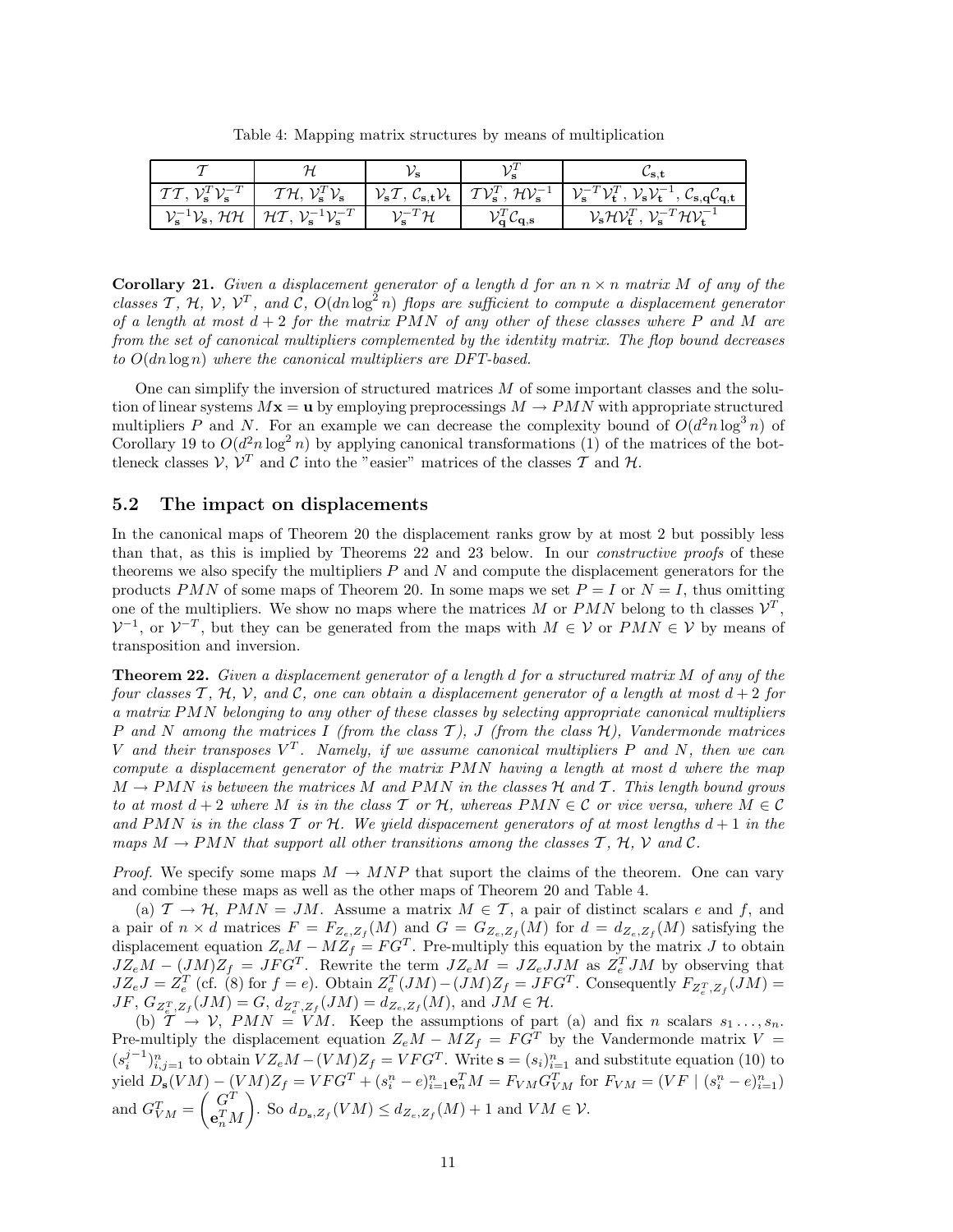(c)  $\mathcal{H} \to \mathcal{T}$ , *PMN* = *MJ*. Assume a matrix  $M \in \mathcal{H}$ , a pair of scalars *e* and *f*, and a pair of  $n \times d$ matrices *F* and *G* for  $d = d_{Z_e, Z_f^T}(M)$  satisfying the displacement equation  $Z_e M - M Z_f^T = F G^T$ . Post-multiply it by the matrix *J* to obtain  $Z_e(MJ) - MZ_f^TJ = FG^TJ$ . Express the term  $MZ_f^TJ =$  $MJJZ_f^TJ$  as  $MJZ_f$  (cf. (8)) to obtain  $Z_e(MJ) - (MJ)Z_f = FG^TJ = F(JG)^T$  and consequently  $F_{Z_e, Z_f}(JM) = F, G_{Z_e, Z_f}(JM) = JG, d_{Z_e, Z_f}(MJ) = d_{Z_e, Z_f^T}(M)$  and  $MJ \in T$ .

(d)  $\mathcal{H} \rightarrow \mathcal{V}$ . Compose the maps of parts (c) and (b).

(e)  $V \rightarrow H$ , *PMN* =  $V^T M$ . Assume  $n+2$  scalars  $e, f, s_1, \ldots, s_n$ , a matrix  $M \in V$ , and its displacement generator given by  $n \times d$  matrices *F* and *G* such that  $D_s M - M Z_f = FG^T$ . Pre-multiply this equation by the transposed Vandermonde matrix  $V^T = (s_j^{i-1})_{i,j=1}^n$  to obtain  $V^T P_s M - (V^T M) Z_f = V^T F G^T$  for  $\mathbf{s} = (s_i)_{i=1}^n$ . Apply equation (11) to express the matrix  $V^T D_s$  and obtain  $Z_e^T (V^T M) - (V^T M) Z_f = V^T F G^T - e_n ((s_i^n - e)_{i=1}^n)^T M = F_{V^T M} G_{V^T M}^T$  for  $F_{V^{T}M} = (V^{T}F \mid \mathbf{e}_n)$  and  $G_{V^{T}M}^{T} = \begin{pmatrix} G^{T} & G^{T} \ (e - s^{n})^{n} \end{pmatrix}$  $((e - s_i^n)_{i=1}^n)^T M$  $\left( \sum_{i=1}^{n} a_i X_i^T (V^T M) \leq d_{D_s, Z_f}(M) + 1 \text{ and }$  $V^T M \in \mathcal{H}$ .

(f)  $V \rightarrow T$ . Compose the maps of parts (e) and (c).

(g)  $V \rightarrow C$ , *PMN* =  $MJV$ <sup>T</sup>. Assume  $2n+1$  scalars  $e, s_1, \ldots, s_n, t_1, \ldots, t_n$ , a matrix  $M \in V$ , and its displacement generator given by  $n \times d$  matrices F and G. Post-multiply the equation  $D_s M - M Z_e = FG^T$  by the matrix  $J V^T$  where  $V^T = (t_j^{i-1})_{i,j=1}^n$  is the transposed Vandermonde matrix, substutute  $Z_eJ = JZ_e^T$ , and obtain  $D_s(MJV^T) - MJZ_e^TV^T = FG^TJV^T$ for  $\mathbf{s} = (s_i)_{i=1}^n$ . Apply equation (11) to express the matrix  $Z_e^T V^T$  and obtain  $D_s(MJV^T)$  –  $(MJV^T)D_{\mathbf{t}} = FG^TJV^T - MJ\mathbf{e}_n((t_i^n - e)_{i=1}^n)^T = F_{MJV^T}G^T_{MJV^T}$  where  $F_{MJV^T} = (F \mid MJ\mathbf{e}_n)$  and  $G_{MJV^T}^T = \begin{pmatrix} G^T J V^T \ (e - t^n)^n \end{pmatrix}$  $((e - t_i^n)_{i=1}^n)^T$  $\left( M J V^T \right) \leq d_{D_{\bf s},Z_{\bf s}}(M) + 1$  and  $MJ V^T \in \mathcal{C}$ .

We can alternatively write  $PMN = MV^{-1}$  for  $V = V_t$ . (The matrix *V* can be readily inverted where it is FFT-based, that is where  $V = V_f$ .) Post-multiply the equation  $D_s M - M Z_e = F G^T$ by the matrix  $V^{-1} = V_t^{-1}$ , for  $\mathbf{t} = (t_i)_{i=1}^n$ , to obtain  $D_sMV^{-1} - MZ_eV^{-1} = FG^TV^{-1}$ . Pre- and post-multiply by  $V^{-1}$  equation (10) for **s** replaced by **t** and obtain  $Z_eV^{-1} = V^{-1}D_t - V^{-1}(t_i^n$  $e^{n} = e^{n}$ **v**  $V^{-1}$ . Substitute the expression of  $Z_eV^{-1}$  from this equation into above equation and obtain  $D_{s}(MV^{-1}) - (MV^{-1})D_{t} = FG^{T}V^{-1} - V^{-1}(t_{i}^{n} - e)_{i=1}^{n}e_{n}^{T}V^{-1} = F_{MV^{-1}}G_{MV^{-1}}^{T}$  for  $F_{MV^{-1}} =$  $(F | V^{-1}(t_i^n - e)_{i=1}^n)$  and  $G_{V^{-1}M}^T = \begin{pmatrix} G^T V^{-1} \\ e^T V^{-1} \end{pmatrix}$  $\mathbf{e}_n^T V^{-1}$ ). So  $d_{D_s, D_t}(VM)$  ≤  $d_{D_s, Z_e}(M) + 1$  and  $MV^{-1} \in \mathcal{C}$ .

(h)  $C \rightarrow V$ , *PMN* = *MV*. Assume  $2n + 1$  scalars *e*,  $s_1, \ldots, s_n, t_1, \ldots, t_n$ , a matrix  $M \in C$ , and its displacement generator given by  $n \times d$  matrices *F* and *G* such that  $D_s M - M D_t = FG^T$  for  $\mathbf{s} = (s_i)_{i=1}^n$  and  $\mathbf{t} = (t_i)_{i=1}^n$ . Post-multiply this equation by the Vandermonde matrix  $V = (t_i^{j-1})_{i,j}^n$  $\mathbf{I} = (s_i)_{i=1}^T$  and  $\mathbf{t} = (t_i)_{i=1}^T$ . If ost-indiciply this equation by the vandermonde matrix  $\mathbf{v} = (t_i - t_{i,j})_{i,j=1}^T$  to obtain  $D_s(MV) - MD_tV = FG^TV$ . Express the matrix  $D_tV$  from matrix equation (10) and obtain  $D_{s}(MV) - (MV)Z_e = FG^T V + M(t_i^n - e)_{i=1}^n$   $\mathbf{e}_n^T = F_{MV}G_{MV}^T$  where  $F_{MV} = (F \mid M(t_i^n - e)_{i=1}^n)$ and  $G_{MV}^T = \begin{pmatrix} G^T V \\ e^T \end{pmatrix}$  $\left( \int$ . So  $d_{D_{s},Z_{e}}(MV) \leq d_{D_{s},D_{t}}(M) + 1$  and  $MV \in \mathcal{C}$ .  $\mathbf{e}_n^T$ (i)  $C \rightarrow T$ . Compose the maps of parts (h) and (f). (j)  $C \rightarrow H$ . Compose the maps of parts (h) and (e). (k)  $\mathcal{T} \to \mathcal{C}$ . Compose the maps of parts (b) and (g). (i)  $\mathcal{H} \rightarrow \mathcal{C}$ . Compose the maps of parts (d) and (g). ◻

Multiplications by a Cauchy matrix keeps a matrix in any of the classes  $\mathcal{T}, \mathcal{H}, \mathcal{V}$  and  $\mathcal{C}$ , but changes a diagonal operator matrix. Next we specify the impact on the displacement.

**Theorem 23.** Assume 2n distinct scalars  $s_1, \ldots, s_n, t_1, \ldots, t_n$ , defining two vectors  $\mathbf{s} = (s_i)_{i=1}^n$  and  $\mathbf{t} = (t_j)_{j=1}^n$  and a nonsingular Cauchy matrix  $C = C_{\mathbf{s}, \mathbf{t}} = (\frac{1}{s_i - t_j})_{i,j=1}^n$  (cf. part (i) of Theorem 5). *Then for any pair of operator matrices A and B we have*

- $(i)$   $d_{A, D_t}(MC) \leq d_{A, D_s}(M) + 1$  *and*
- $(iii)$   $d_{D_{\mathbf{s}},B}(CM) \leq d_{D_{\mathbf{t}},B}(M) + 1.$

*Proof.* (i) We have  $d_{A,D_8}(M) = \text{rank}(AM - MD_8) = \text{rank}(AMC - MD_8C)$ . Furthermore  $AMC MCD_{\mathbf{t}} = AMC - MD_{\mathbf{s}}C + MD_{\mathbf{s}}C - MCD_{\mathbf{t}} = (AM - MD_{\mathbf{s}})C + M(D_{\mathbf{s}}C - CD_{\mathbf{t}})$ . Substitute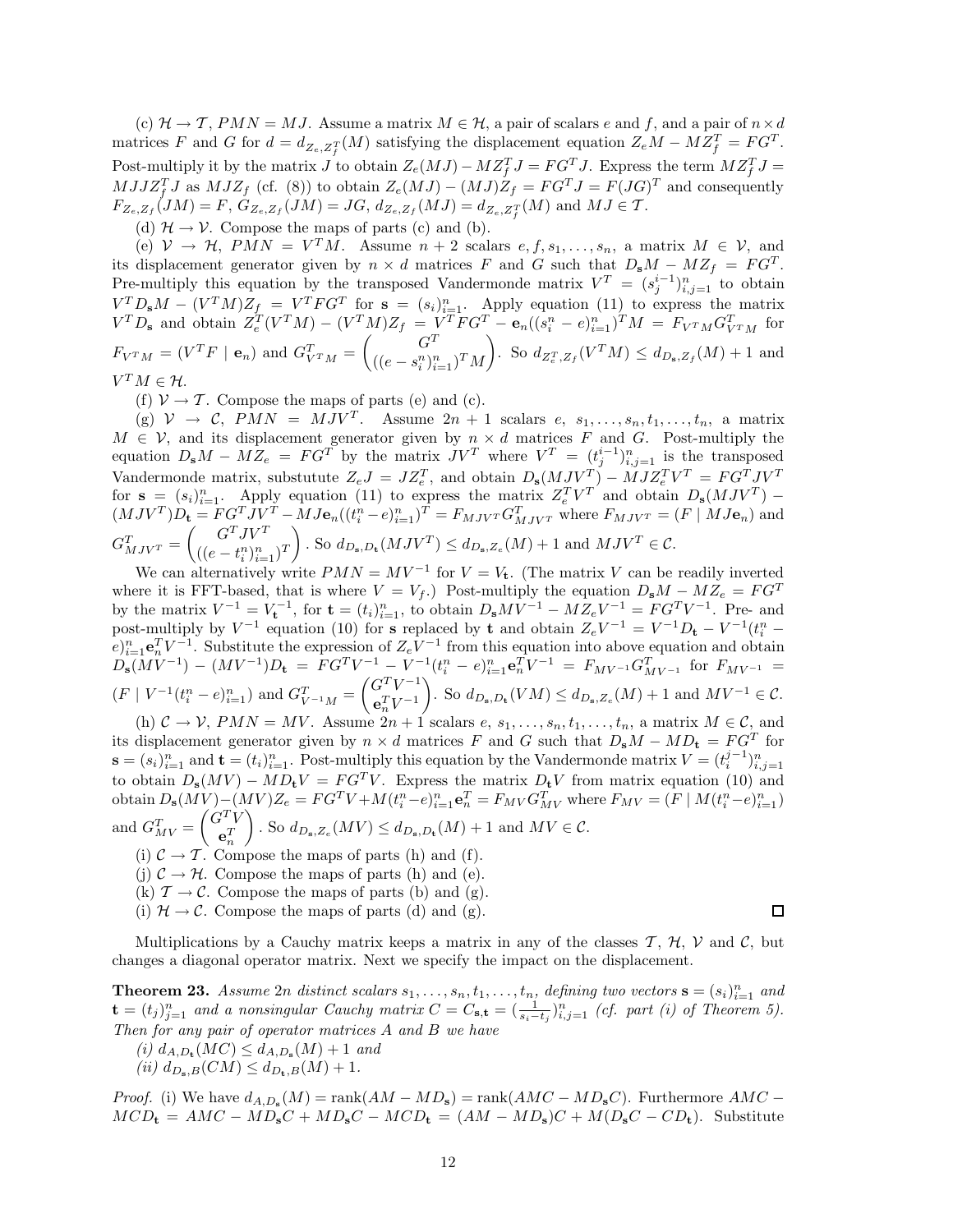equation (13) and deduce that  $AMC - MCD$ **t** =  $(AM - MD_s)C + Mee^T$ . Therefore  $d_{A,D_s}(MC)$  =  $rank(AMC - MCD_{t}) \leq rank((AM - MD_{s})C) + 1 = rank(AM - MD_{s}) + 1 = d_{A,D_{s}}(M) + 1.$ 

(ii) We have  $D_sCM-CMB = D_sCM-CD_tM+CD_tM-CMB = (D_sC-CD_t)M+C(D_tM-CD_tM)$ *MB*). Substitute equation (13) and deduce that  $D_{\bf s}CM - CMB = C(D_{\bf t}M - MB) + {\bf e}e^T M$ . Therefore  $d_{D_s,B}(CM) = \text{rank}(D_sCM - CMB) \leq \text{rank}(C(D_tM - MB) + 1 = \text{rank}(D_tM - MB) +$  $1 = d_{D_{\bullet},B}(M) + 1.$ П

#### **5.3 Canonical and DFT-based transformations of the matrices of the** classes  $\mathcal{T}, \mathcal{H}, \mathcal{V}$  and  $\mathcal{V}^T$  into CV-like matrices

Multiplication by a Vandermonde multiplier  $V = (s_i^{j-1})_{i,j=1}^n$  or by its transpose in Corollary 18 increases the length of a displacement generator by at most 1, but in the proof of Theorem 22 such a multiplication does not increase the length at all where  $s_i^n = e$  for  $i = 1, \ldots, n$  and for a scalar *e*, employed in the operator matrices  $Z_e$  and  $Z_e^T$  of the Vandermonde displacement map (cf. (10) and (11)). This suggests choosing the vectors  $\mathbf{s} = (e\omega_n^{i-1})_{i=1}^n$  and  $\mathbf{t} = (f\omega_n^{i-1})_{i=1}^n$  and employing the DFT-based multipliers  $V_e$  and  $V_f$  (cf. (4)) wherever we are free to choose these vectors and multipliers. In particular we can choose such DFT-based multipliers in our maps supporting part (g) of Theorem 22, and then we would output matrices of the class  $CV$  having the same displacement ranks as the input matrices M. Furthermore the inverse of the matrix  $V = V_t$ , employed in our second map supporting part  $(g)$ , would turn into DFT-based matrix  $V_f$ , and we could invert it and multiply it by a vector by using  $O(n \log n)$  flops (cf. Theorem 7). We deduce the following results by reexamining the proof of Theorem 22 and applying transposition.

**Theorem 24.** *Some appropriate canonical DFT-based multipliers from the proof of Theorem 22 for the basic vectors*  $\mathbf{s} = (e\omega_n^{i-1})_{i=1}^n$  *and*  $\mathbf{t} = (f\omega_n^{i-1})_{i=1}^n$  *support the following transformations of matrix classes (in both directions),*  $\mathcal{T} \leftrightarrow \mathcal{F} \mathcal{V} \leftrightarrow \mathcal{F} \mathcal{C} \mathcal{F}$ ,  $\mathcal{H} \leftrightarrow \mathcal{F} \mathcal{V} \leftrightarrow \mathcal{F} \mathcal{C} \mathcal{F}$ ,  $\mathcal{V} \leftrightarrow \mathcal{C} \mathcal{F}$ ,  $\mathcal{V}^T \leftrightarrow \mathcal{F} \mathcal{C}$ , and  $V \cup V^T \leftrightarrow CV$ *. The multipliers are quasiunitary where*  $|e| = |f| = 1$ *.* 

By combining our second map of the proof of part (g) of Theorem 22 with our map from its part (b) and choosing  $\mathbf{t} = (f\omega_n^{i-1})_{i=1}^n$ , we can obtain canonical DFT-based transforms  $\mathcal{T} \to \mathcal{C}$  $\Omega \mathcal{T}$  diag $(f^{i-1})_{i=1}^n \Omega^H$ , which are quasiunitary where  $|f| = 1$ . For  $f = \omega_{2n}$  they turn into the celebrated map employed in the papers [H95], [GKO95], [G98], [MRT05], [R06], [CGS07], [XXG12]. The following theorem shows the implied map of the displacement generators.

**Theorem 25.** Suppose  $Z_1M - MZ_{-1} = FG^T$  for an  $n \times n$  matrix  $M$  and  $n \times d$  matrices  $F$  and G and write  $P = \Omega_n$ ,  $N = \omega_{2n}^{-1} \Omega_n^H$ ,  $C = PMN$ ,  $D = \text{diag}(\omega_{2n}^{i-1})_{i=1}^n$ , and  $D = D_0^2 = \text{diag}(\omega_n^{i-1})_{i=1}^n$ . *Then*  $DC - \omega_{2n}CD = F_C G_C^T$  *for*  $F_C = \Omega_n F$  *and*  $G_C = \omega_{2n} \Omega_n D_0 G$ *.* 

This theorem and the supporting canonical DFT-based map  $\mathcal{T} \to \mathcal{C}$  are the special cases of Theorem 22 and its transforms of matrix structures, but they appeared in [H95] as corollaries of Theorem 8. In his letter of 1991, reproduced in [P11, Appendix C], G. Heinig acknowledged studying the paper [P90], but his alternative derivation in [H95] appeared ad hoc and has defined a more narrow class of transforms of matrix structures than Theorem 22, extending [P90]. Heinig's specialization of the structure transformation method, however, has paved way to the subsequent strong demonstration of the power of the method in [GKO95], [G98], [MRT05], [R06], [CGS07], [XXG12] and has specified an efficient quasiunitary map  $\mathcal{T} \to \mathcal{C}$  above, which employed the uniform distribution of the 2*n* knots  $s_1, \ldots, s_n, t_1, \ldots, t_n$  on the unit circle  $\{z : |z| = 1\}.$ 

#### **6 HSS matrices**

The following class of structured matrices extends the class of banded matrices and their inverses.

**Definition 26.** Hereafter "*HSS*" stands for "hierarchically semiseparable". An  $n \times n$  matrix is  $(l, u)$ -HSS if its diagonal blocks consist of  $O((l + u)n)$  entries, if l is the maximum rank of all its subdiagonal blocks, and if *u* is the maximum rank of all its superdiagonal blocks, that is blocks of all sizes lying strictly below or strictly above the block diagonal, respectively.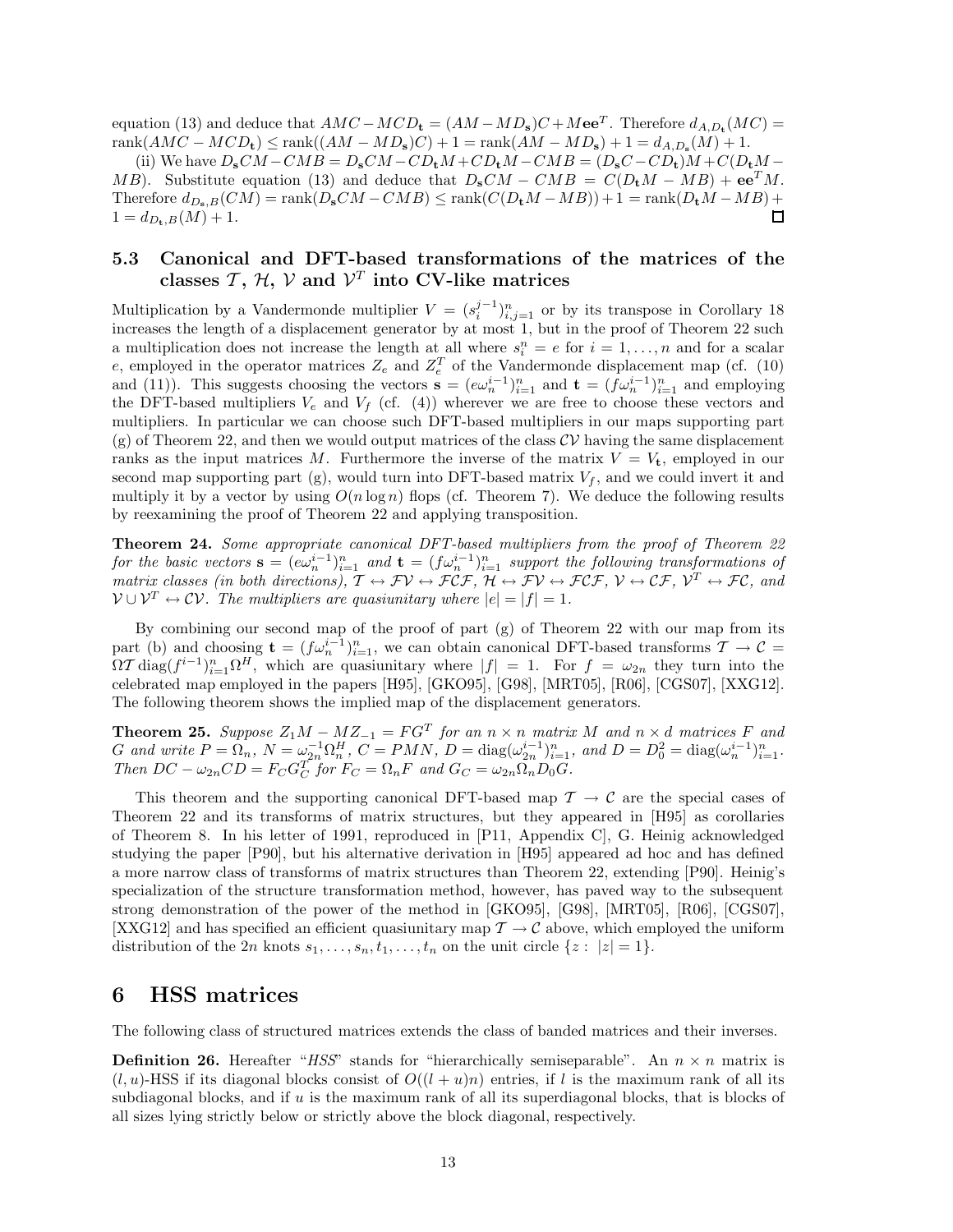This definition is one of a number of similar definitions of such matrices, also known under the names of quasiseparable, weakly, recursively or sequentially semiseparable matrices, as well as matrices with low Hankel rank and rank structured matrices. See [VVGM05], [VVM07], [VVM08], and the bibliography therein on the long history of the study of these matrix classes and see [GR87], [LRT79], [PR93] on the related subjects of Multipole and Nested Dissection algorithms.

A banded matrix *B* having a lower bandwidth *l* and an upper bandwidth *u* is an (*l, u*)-HSS matrix, and so is its inverse  $B^{-1}$  if the matrix *B* is nonsingular. It is well known that such a banded  $n \times n$  matrix can be multiplied by a vector by using  $O((l + u)n)$  flops, whereas  $O((l + u)^2n)$  flops are sufficient to solve a nonsingular linear system of *n* equations with such a coefficient matrix. Both properties have been extended to  $(l, u)$ -HSS matrices of the size  $n \times n$  (see [MRT05], [CGS07], [XXG12]). Furthermore, like the matrices of the classes T, H, V and C, such an HSS matrix allows its compressed representation where one defines its generalized generator that readily expresses its  $n^2$  entries via  $O((l + u)n)$  parameters. The inverse of a nonsingular  $(l, u)$ -HSS  $n \times n$  matrix M is also an  $(l, u)$ -HSS  $n \times n$  matrix, and a generator expressing the inverse via  $O((l + u)n)$  parameters can be computed by using  $O((l+u)^2n)$  flops. See [XXG12] and references therein on the supporting algorithms and their efficient implementation.

### **7 Numerical ranks of Cauchy and Vandermonde matrices**

Next we bound numerical rank for a large subclass of the class of Cauchy and Cauchy-like matrices. In the next section we extend this study to approximate CV and CV-like matrices by HSS matrices.

**Definition 27.** A pair of complex points *s* and *t* is  $(\theta, c)$ -*separated* for  $\theta < 1$  and a complex point  $c$  if  $|\frac{t-c}{s-c}| \leq \theta$ . Two sets of complex numbers  $\mathbb S$  and  $\mathbb T$  are  $(\theta, c)$ -*separated* from one another if every pair of elements  $s \in \mathbb{S}$  and  $t \in \mathbb{T}$  is  $(\theta, c)$ -separated from one another for the same pair  $(\theta, c)$ .  $\delta_{c,S} = \min_{s \in S} |s - c|$  and  $\delta_{c,T} = \min_{t \in T} |t - c|$  denote the distances of the center *c* from the sets S and T, respectively.

**Lemma 28.** *[R85]. Suppose two complex points s and t are* (*θ, c*)*-separated from one another for*  $0 \leq \theta < 1$  and write  $q = \frac{t-c}{s-c}$ ,  $|q| \leq \theta$ . Then for every positive integer  $k$  we have

$$
\frac{1}{s-t} = \frac{1}{s-c} \sum_{i=0}^{k-1} \frac{(t-c)^k}{(s-c)^k} + \frac{q_k}{s-c} \text{ where } |q_k| \le \theta^k / (1-\theta). \tag{18}
$$

*Proof.* 
$$
\frac{1}{s-t} = \frac{1}{s-c} \quad \frac{1}{1-q} = \frac{1}{s-c} \sum_{i=0}^{\infty} q^i = \frac{1}{s-c} (\sum_{i=0}^k q^i + \sum_{i=k}^{\infty} q^i) = \frac{1}{s-c} (\sum_{i=0}^k q^i + \frac{q^k}{1-q}).
$$

**Corollary 29.** *(Cf. [MRT05], [CGS07, Section 2.2].) Suppose*  $C = (\frac{1}{s_i - t_j})_{i,j=1}^n$  *is a Cauchy matrix defined by two sets of parameters*  $\mathbb{S} = \{s_1, \ldots, s_n\}$  and  $\mathbb{T} = \{t_1, \ldots, t_n\}$ *. Suppose these sets are*  $(\theta, c)$ -separated *from one another for*  $0 < \theta < 1$  *and a scalar c and write* 

$$
\delta = \delta_{c,S} = \min_{i=1}^{n} |s_i - c|.
$$
 (19)

*Then for every positive integer k it is sufficient to use* 2*kn* + 4*n ops to compute two matrices*

$$
F = (1/(s_i - c)^h)_{i,h=1}^{n,k+1}, G^T = ((t_j - c)^h)_{j,h=0}^{n,k}
$$
\n(20)

*that support the representation of the matrix*  $C$  *as*  $C = \hat{C} + E$  *where* 

$$
\widehat{C} = FG^T, \ \text{rank}(\widehat{C}) \le k + 1,\tag{21}
$$

$$
E = (e_{i,j})_{i,j=1}^n, |e_{i,j}| \le \frac{q^k}{(1-q)\delta} \text{ for all pairs } \{i,j\},\tag{22}
$$

 $and so$   $||E|| \leq nq^k /((1-q)\delta).$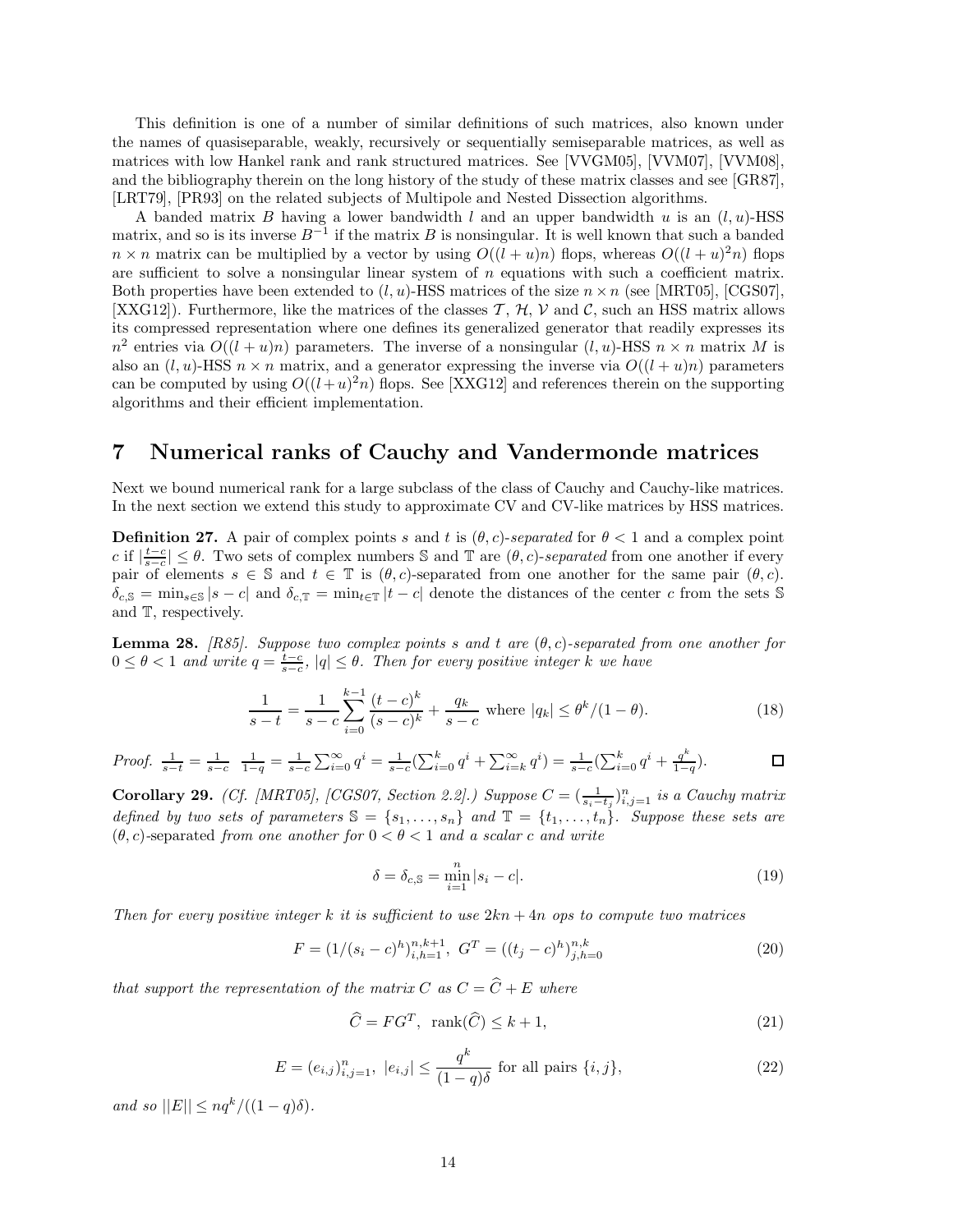*Proof.* Apply (18) for  $s = s_i$ ,  $t = t_j$  and all pairs  $\{i, j\}$  to deduce (22).

Here are three immediate extensions of the theorem and the corollary.

(i) We can replace  $\delta = \delta_{c,S} = \min_{i=1}^n |s_i - c|$  by  $\delta = \delta_{c,T} = \min_{j=1}^n |t_j - c|$  because  $C_{s,t}^T = -C_{t,s}$  $(cf. (2)).$ 

□

(ii) By virtue of part (c) of Theorem 13 we can extend the bounds of Corollary 29 from a Cauchy matrix  $C_{s,t}$  to a Cauchy-like matrix of the class  $C_{s,t}$ , given with a displacement generator  $(F, G)$  of a length *d*. In this extension the rank bound (21) increases by a factor of *d* and the error norm bound  $(22)$  increases by a factor of *d* ||F|| ||G||.

(iii) Already for moderately large integers *k* the upper bounds of (22) are small unless the values  $1 - \theta > 0$  and  $\delta$  of (19) are small. Then Corollary 29 implies an upper bound  $k + 1$  on the numerical rank of the large subclass of Cauchy matrices  $C = (\frac{1}{s_i - t_j})_{i,j=1}^n$  whose parameter sets  $\mathbb{S} = \{s_1, \ldots, s_n\}$  and  $\mathbb{T} = \{t_1, \ldots, t_n\}$  are  $(\theta, c)$ -separated from one another for an appropriate center *c*. If this property holds for two subsets of the sets S and T that define an  $n \times l$  or an  $l \times n$ Cauchy submatrix where  $l > k + 1$ , then the *l* rows or columns of this submatrix form a nearly rank deficient matrix, which means that the matrix *C* is ill conditioned. Apply a canonical DFT-based quasiunitary map  $V \to CV$  that supports part (g) of Theorem 22 (see Theorem 24) and deduce that a Vandermonde matrix  $V_t$  is ill conditioned unless its knots from the set  $\mathbb{T} = \{t_1, \ldots, t_n\}$  are close enough to all or almost all knots of the set  $\{\omega_n^{i-1}\}_{i=1}^n$  of the *n*th roots of 1, scaled by a scalar *e*,  $|e|=1$ . This implies (cf. [GI88]) that except for a narrow subclass all Vandermonde matrices are ill conditioned.

## **8 HSS approximation of CV and CV-like matrices**

**Theorem 30.** Assume positive integers g, h and n, a scalar e, and a Cauchy matrix  $C = C_{s,e}$  $(\frac{1}{s_i-t_j})_{i,j=1}^n$  such that  $t_j = e(\omega_n^{j-1})$  for  $j = 1, \ldots, n$  (cf. Section 2.2),  $gh = n$ , n is not small, and  $|e| = 1$ . Then there is a permutation  $n \times n$  matrix P such that CP is a  $3 \times g$  block matrix with block columns  $(C_{j,-}^T \mid \Sigma_j^T \mid C_{j,+}^T)^T$ ,  $j = 0, \ldots, g-1$ , where the diagonal blocks  $\Sigma_j$  have sizes  $n_j \times h$ , and the *rows of the blocks*  $\Sigma_j$  *and*  $\Sigma_k$  *lie in pairwise distinct sets of rows of the matrix CP unless*  $|j - k| \leq 1$  $\langle \text{or } |j-k| = g-1 \text{ (and so the blocks } \Sigma_1, \ldots, \Sigma_g \text{ together have at most 3}h\text{ and entries), whereas every } j \in \mathbb{Z}$ *matrix*  $(C_{j,-}^T \mid C_{j,+}^T)$ <sup>*T*</sup> *is an*  $h \times (n - n_j)$  *Cauchy matrix defined by the sets of parameters that are*  $(1/2, c_i)$ -separated from one another for some scalars  $c_i$  lying on the unit circle  $\{z : |z| = 1\}$  and *at the distance of at least*  $0.5h/n^2$  *from the set*  $\mathbb{S}_i$ .

*Proof.* Represent the knots  $s_1, \ldots, s_n$  of the set S in polar coordinates,  $s_i = r_i \exp(2\pi \phi_i \sqrt{-1})$  where  $r_i \geq 0, 0 \leq \phi_i < 2\pi$ ,  $\phi_i = 0$  if  $r_i = 0$ , and  $i = 0, 1, \ldots, n-1$ . Re-enumerate all values  $\phi_i$  to have them in nonincreasing order and to have  $\phi_0^{(new)} = \min_{i=0}^n \phi_i$  and let *P* denote the permutation matrix that defines this re-enumeration. To simplify our notation assume that already the original enumeration has these properties and that  $e = 1$ . Let  $\mathbb{S}_j = \{s_j\}_j \in \mathbb{S}$  and  $\mathbb{T}_j = \{\omega_n^l\}_{l=jh}^{j(h+1)-1} \in \mathbb{T}$  denote the sets of knots lying in the semi-open sectors of the complex plane bounded by the pairs of rays from the origin to the points  $\omega_n^{jh}$  and  $\omega_n^{(j+1)h}$ , respectively. Namely denote by  $\mathbb{S}_j$  and  $\mathbb{T}_j$  the subsets of the sets S and T made up of the knots whose arguments  $\phi_j$  satisfy  $2\pi jh/n \leq \phi_j < 2\pi(j(h+1)-1)/n$ ,  $j = 0, \ldots, g - 1.$ 

Write  $\alpha(a, b)$  to denote the arc of the unit circle  $\{z : |z| = 1\}$  with the end points *a* and *b*. For every  $j, j = 1, \ldots, g$ , choose a center  $c_j$  on the arc  $\alpha(\omega_{4n}^{(4j+1)h}, \omega_{4n}^{(4j+3)h})$ . This arc has the length  $\pi h/n$ and shares the midpoint  $\omega_{2n}^{(2j+1)h}$  with the arc  $\alpha(\omega_n^{jh}, \omega_n^{(j+1)h})$ , having the length  $2\pi h/n$ . Choose the center  $c_j$  at the distance at least  $2h/n^2$  from the set S (as we required). This is possible because the set has exactly *n* elements. For  $j = 0, \ldots, g-1$ , index by  $jh, \ldots, j(h+1)-1$  the columns shared by the blocks  $C_{j,-}$ ,  $\Sigma_j$  and  $C_{j,+}$  and index the rows of the blocks  $\Sigma_j$  by the indices of the elements of the set  $\mathbb{S}_{j-1} \cup \mathbb{S}_j \cup \mathbb{S}_{j+1}$ . Note that the sets  $\mathbb{S}_j$  and  $\mathbb{T}_k = {\{\omega_n^l\}_{(k-1)h}^{kh-1}}$  are  $(1/2, c_j)$ -separated from one another unless  $|j - k| \leq 1$  or  $|j - k| = g - 1$ , and this implies the separation property claimed in the theorem. 口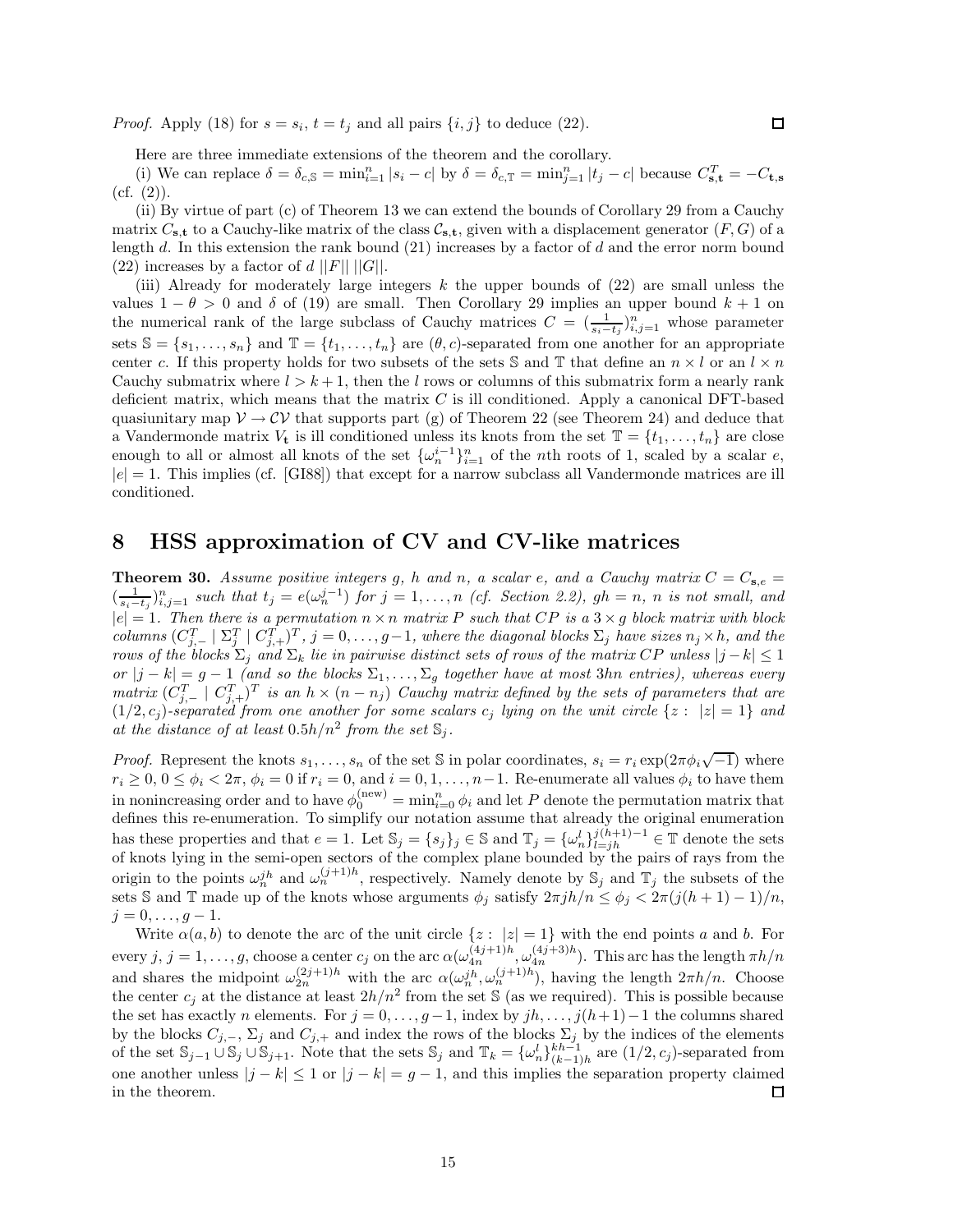Apply Corollary 29 for  $q = 1/2$ ,  $\delta = 0.5h/n^2$ ,  $C = (C_{u,-} | C_{u,+})^T$ , and  $u = 1, \ldots, q$  and obtain the following corollary.

**Corollary 31.** *The matrix PC* of *Theorem 30 can be represented as* 

$$
PC = \Sigma + \hat{C} + E \tag{23}
$$

where  $\Sigma$  is the block diagonal matrix  $\text{diag}(\Sigma_u)_{u=1}^g$ ,  $\text{rank}(\widehat{C}) \leq (k+1)g$ ,  $E = (e_{i,j})_{i,j=1}^n$ ,  $|e_{i,j}| \leq$  $n^2 2^{2-k}/h$  *for all pairs*  $\{i, j\}$ *, and so*  $||E|| \leq n^3 2^{2-k}/h$ *.* 

**Remark 32.** Theorem 30 and the corollary can be immediately extended to the case where *h* does not divide *n* (in this case write  $g = \lfloor n/h \rfloor$ ) as well as to the case where  $C = (\frac{1}{s_i - t_j})_{i,j=1}^n$  for  $s_i = e\omega^{i-1}$  for all *i* and  $|e| = 1$  (because  $C_{\mathbf{s},e} = -C_{e,\mathbf{s}}^T$  (cf. (2))). Theorem 13 implies an extension to the matrices  $M$  of the class  $CV$ , with the increase of the rank bound by a factor of  $d$  and with the increase of the approximation norm bound by a factor of  $d||F|| ||G||$  provided the matrix M is given with its displacement generator  $(F, G)$  of a length *d*. The proof technique of Theorem 30 enables various further extensions. Clearly one can allow any variation of the set T as long as its elements can be partitioned into *h*-tuples, each lying on or near the arc of the unit circle  $\{z : |z| = 1\}$  with the endpoints  $\omega_n^{jh}$  and  $\omega_n^{(j+1)h}$ . Furthermore the proof can be readily extended to the case where a line interval of a length between 1 and 2 (say) lying on the complex plane not very far from the origin (or on an approximation of such a line interval by a segment of a curve) replaces the unit circle  $\{z : |z| = 1\}$  and where the set  $\mathbb T$  can be partitioned into *h*-tuples that are more or less equally spaced on this interval (or the segment).

The block diagonal matrix  $\Sigma$  has at most  $3hn$  entries. The matrix  $\hat{C}$  consists of the off-diagonal blocks. By combining Theorem 30 and Corollary 31 with the HSS techniques of [GR87], [MRT05], [CGS07], [XXG12], deduce that for a positive constant *b* and the integer  $k = [3(b+2)\log_2 n]$ , the  $\text{matrix } C \text{ of } (23) \text{ is an } (l, u) \text{-HSS matrix where } l + u \leq ckh, h \leq c' \log n, n^3 2^{2-k} / h \leq 2^{-b}, \text{ and } c \text{ and } d' \leq 2^{-b}$  $c'$  are two constants.

# **9** Multiplication of the matrices of the classes  $CV, V, V^T$ , and C **and their inverses by vectors**

Suppose  $\mu(M)$  denotes the minimum number of flops sufficient for multiplying a matrix M by a vector and estimate  $\mu(C) = \mu(PC)$  for the matrices of Corollary 31. The matrix  $\Sigma$  has at most 3*hn* nonzero entries, and so  $\mu(\Sigma) \leq 6hn - n$ . Furthermore  $\mu(\widehat{C}) = O(n \log n)$  because the matrix  $\widehat{C}$ has the  $(l, u)$ -HSS structure for  $l + u \leq ckh$  and  $h \leq c' \log n$  (see Section 6). Let us summarize the estimates for the CV matrices with an extension to the matrices of the classes  $CV$ ,  $V$ , and  $V<sup>T</sup>$ .

**Theorem 33.** *(See Remark 36.) Assume a positive scalar b, a complex e such that*  $|e| = 1$ *, and two vectors* **f** *and* **s** *of dimension n. (i) Then one can approximate the product M***f** *within the error norm bound* 2−*<sup>b</sup>* ||*M*|| ||**f**|| *by using O*(*bn* log *n*) *flops provided that M is a CV, Vandermonde or* transposed Vandermonde  $n \times n$  matrix  $C_{s,e}$ ,  $C_{e,s}$ ,  $V_s$  or  $V_s^T$ , respectively. (ii) The flop bound for *solving a nonsingular linear system of n equations with the coefficient matrix in the above classes increases versus part (i) by a factor of*  $\log n$  *and the error norm bounds increases by a factor of* ||*M*−<sup>1</sup>||*/*||*M*||*. (iii) The flop bounds of parts (i) and (ii) also hold for approximate evaluation of a polynomial of degree n* − 1 *at n points and for approximate interpolation to this polynomial from its n values, respectively. (iv) The flop bounds of parts (i) and (ii) increase by a factor of d, whereas the error norm bounds increase by a factor of <i>d* ||F|| ||G|| *where M is a matrix from the class*  $C_{s,e}$ *,*  $\mathcal{C}_{e,s}$ ,  $\mathcal{V}_s$  or  $\mathcal{V}_s^T$  (having the structure of CV, Vandermonde or transposed Vandermonde type) given *with a displacement generator* (*F, G*) *of a length d.*

*Proof.* Summarize our estimates above to deduce the bound of part (i) in the case of CV matrices  $C_{\mathbf{s},e}$  and  $C_{e,\mathbf{s}}$ . Apply Theorem 2 to estimate the approximation errors of solving the linear systems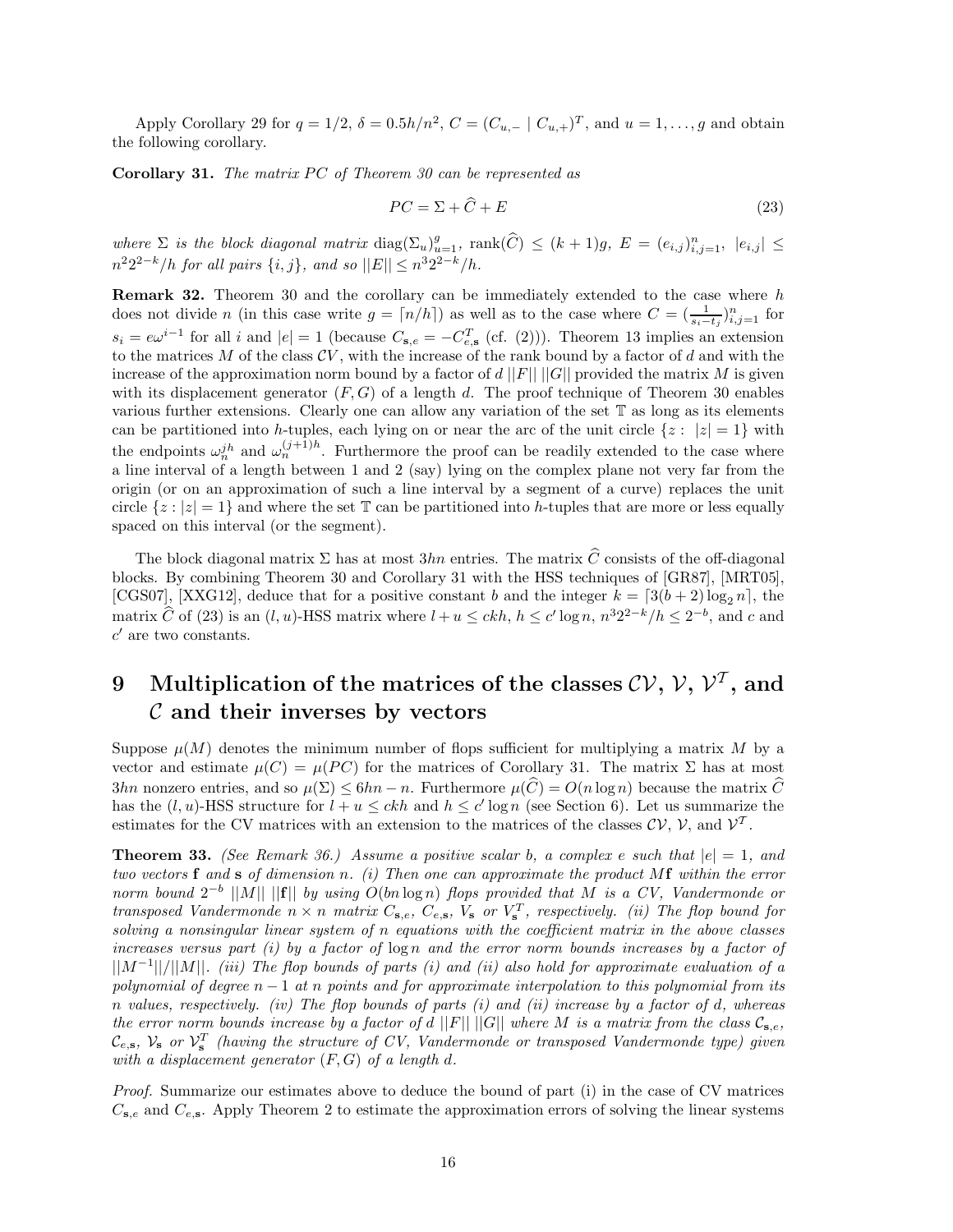of equations and extend the bounds of part (i) to part (ii). To extend the estimates of parts (i) and (ii) to the case of Vandermonde matrices  $V_s$ , apply the canonical DFT-based specialization of a map supporting part (g) of Theorem 22 for the DTF-based matrix  $V = V_f$  where  $|f| = 1$ , and so  $||V_f|| = \sqrt{n}$ . The map increases the approximation error norm (versus the case of CV matrices and  $||V_f|| = \sqrt{n}$ .  $C_{\mathbf{s},e}$  and  $C_{e,\mathbf{s}}$ ) by a factor of  $\sqrt{n} \min_{i=1}^{n} \frac{1}{|s_i^n - f|}$ . Choose a complex  $f, |f| = 1$ , that keeps this factor below  $3n\sqrt{n}$ . Compensate for this increase of the norm bound by adding  $\log_2(3n\sqrt{n})$  to the value *k*. Similarly multiply a transposed Vandermonde matrix by a vector, transpose a map that supports part (g) of Theorem 22, and employ equation (2). Extend the results of parts (i) and (ii) to part (iii) by applying Theorem 4. Extend them to part (iv) by applying parts  $(v)$ ,  $(v^T)$ , and  $(c)$  Theorem 13, choosing a scalar *e* in parts (*v*) and (*v<sup>T</sup>*) such that  $\min_{i=1}^{n} |e - s_i^n| \geq 1/2$  (say), and increasing the integer parameter k by  $\lceil \log(en) \rceil$  (to compensate for the exceess of the norms  $||Z_e(\mathbf{f}_i)||$  and  $||Z_e(\mathbf{g}_i)||$ above  $||F||$  and  $||G||$ , respectively).  $\Box$ 

**Remark 34.** One can ignore the HSS structure of the matrix  $\hat{C}$  and still approximate the matrix product  $C_{s,e}$ **f** at the cost bounds that are smaller than the known bounds by a factor of  $\sqrt{n/\log n}$ . Indeed choose *h* of about  $\sqrt{n \log n}$  and choose *g* of about  $\sqrt{n/\log n}$  in Corollary 31 and obtain the matrix  $\hat{C}$  of a rank of order  $\sqrt{n \log n}$ . We can multiply this matrix by a vector by using  $O(n\sqrt{n \log n})$ flops. The estimate is extended to the overall cost of multiplying the matrix  $\Sigma + \hat{C}$  by a vector because hops. The estimate is extended to the overall cost of multiplying the matrix  $\Delta + C$  by a vector because *h* =  $O(\sqrt{n \log n})$ .

**Remark 35.** We can extend Theorem 33 similarly to the extensions of Theorem 30 and Corollary 31 in the second part of Remark 32.

**Remark 36.** The algorithms supporting Theorem 33 can be naturally partitioned into two stages. At first we apply canonical DFT-based transformations of Theorems 22–24 and 33 and Corollary 29 to reduce our tasks to computations with HSS matrices. At this stage we propose a novel specialization of the approach of [P90]. Then it remains to apply the Multipole algorithms, which is both powerful and well developed. We perform the former (FFT-based) stage by applying  $O(n \log n)$ flops. The latter (Multipole/HSS) stage involves  $O((l+u)n)$  flops for multiplication of an  $n \times n$  HSS matrix by a vector and  $O((l+u)^2n)$  flops for solving a nonsingular HSS linear system of *n* equations, and we have the bound  $l + u = O(\log n)$  in our case. Empirically, however, in the extensive tests in [XXG12] for HSS computations similar to ours, the value  $(l + u)^2$  grew much slower than  $\log n$ as *n* grew large, and so we can expect that the computational cost at the first (FFT) stage of the algorithms actually dominates their overall computational cost.

Clearly, the algorithms supporting Theorem 33 are efficient not only for CV and CV-like matrices, but for a larger subclass of the class of Cauchy-like matrices (cf. Remark 32). The extension to the general Cauchy and Cauchy-like matrices can lead to numerical problems, however. Here are some sketchy comments. Suppose that **s**, **t** and **u** denote three vectors of dimension *n* and that an  $n \times n$ Cauchy-like matrix  $M \in \mathcal{C}_{s,t}$  is given with a displacement generator  $(F, G)$  of a length *d*. Then for a large class of vectors **s** and **t**, one can extend Theorem 30 and reduce the approximation of the vectors M**u** and of the solution **x** to a linear system of *n* equations  $M$ **x** = **u** (if it is nonsingular) to HSS computations (cf. Remark 32).

Furthermore for all input vectors **s**, **t** and **u**, we can apply our techniques of transforming matrix structures to reduce the solution **x** of the linear system  $Mx = u$  to some computations with CV matrices and to the computation of the product of the matrix *M* by the vector **e** as follows. Fix a scalar *e*, write  $P = MC_{t,e}$  and  $\mathbf{x} = C_{t,e} \mathbf{y}$ , and note that  $P\mathbf{y} = \mathbf{u}$ , whereas  $P \in \mathcal{C}_{\mathbf{s},e}$  is a CV matrix with the displacement generator  $(F_P, G_P)$  of length at most  $d+1$  where  $F_P = (F \mid M\mathbf{e})$  and  $G_P = (C_{\mathbf{t},e}^T G \mid \mathbf{e})$ . By applying these techniques to the matrix  $M^T \in \mathcal{C}_{\mathbf{t},\mathbf{s}}$  we can alternatively reduce the linear system  $M$ **x** = **u** to the computation of the products  $M<sup>T</sup>$ **e** and to some computations with CV matrices. In both cases application of the algorithms would require additional error analysis. E.g., the approximation errors of computing the matrix *P* would magnify the approximation errors for the vectors **y** (cf. Theorem 2) and **x**.

Next we consider another extension of our techniques and make further comments on error propagation. Part (c) of Theorem 13 enables us to reduce the approximation of the vector  $\mathbf{x} = M\mathbf{u}$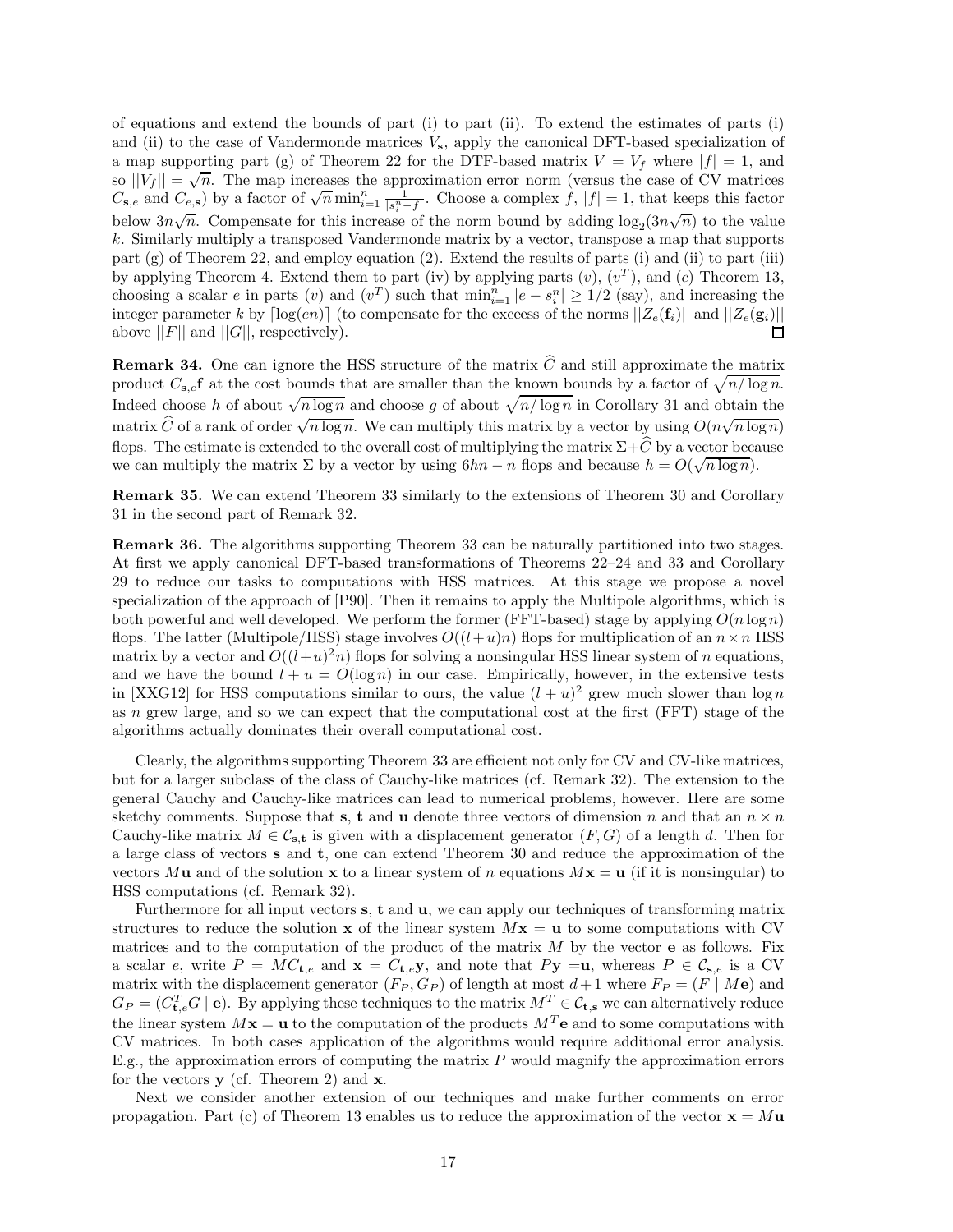to the approximation of the *d* vectors  $C_{s,t}$ **v**<sub>*i*</sub> for **v**<sub>*i*</sub> = diag( $\mathbf{g}_i$ ) $_{i=1}^d$ **u**,  $\mathbf{g}_i = G\mathbf{e}_i$ , and  $i = 1, ..., d$ , and to  $O(n)$  additional flops, provided the matrix  $M \in \mathcal{C}_{s,t}$  is given with its displacement generator  $(F, G)$  of a length *d*. (For  $d = 1$  and  $(F, G) = (1, 1)$  we arrive at the problems of rational multipoint evaluation and interpolation (see part (ii) of Theorem 4).) Equation (3) reduces multiplication *C***s***,***tv** to multiplication of each of the matrices  $V_s$  and  $V_t^{-1}$  by  $d+1$  vectors, to one multiplication of the matrix  $V_t$  by a vector, and to  $O(n)$  additional flops (cf. Theorem 4). We can apply the new fast algorithms to approximate the 2*d*+3 matrix-by-vector products above, but the approximation errors can readily propagate in this application of the algorithms.

## **10 Conclusions**

At first we revisited our approach of [P90] to the transformation of matrix structures, covered it comprehensively, and simplified its presentation by employing the Sylvester (rather than Stein) displacements and the techniques for operating with them from [P00] and [P01, Section 1.5]. Then we singled out a large subclass of Cauchy-like matrices, which we call the CV-like matrices. We closely approximated these matrices by HSS matrices and then applied the Multipole method to the latter HSS matrices. This yielded dramatic acceleration of the known numerical algorithms that approximated the products of CV and CV-like matrices by vectors and the solution of nonsingular linear systems of equations with CV and CV-like coefficient matrices. Namely the running time of the new algorithms is nearly linear, versus quadratic time required by the known algorithms. By properly transforming matrix structures we have readily extended such an acceleration of the known algorithms to the matrices having structures of Vandermonde and transposed Vandermonde types, and consequently to numerical multipoint evaluation and interpolation of polynomials.

Potential extensions and specializations include computations with confluent Vandermonde matrices, Loewner matrices, and various problems of rational interpolation such as the Nevanlinna–Pick and matrix Nehari problems (cf. [P01, Chapter 3] and the bibliography therein), where, however, the progress can be limited to the case of sufficiently well conditioned inputs. Our demonstration of the power of the transformation of matrix structures should motivate research efforts for finding new inexpensive transforms of matrix structures and their new algorithmic applications. Natural topics of further study should include the following issues:

(i) extension of our our approach to a larger class of Cauchy and Cauchy-like matrices (cf. Remark 32),

(ii) the impact of the conditioning of the input on the output errors and the running time,

(iii) the estimation of the treshold input sizes for which the proposed algorithms running in nearly linear time outperform their variant of Remark 34 and the known algorithms, running in quadratic time, and

(iv) implementation of the proposed algorithms.

The implementation should be mostly reduced to the application of the Multipole algorithms and should extend [XXG12], but the actual work should prompt the refinements toward decreasing the treshold values of part (iii).

**Acknowledgements:** Our research has been supported by NSF Grant CCF–1116736 and PSC CUNY Awards 64512–0042 and 65792–0043.

## **References**

- [BA80] R. R. Bitmead, B. D. O. Anderson, Asymptotically Fast Solution of Toeplitz and Related Systems of Linear Equations, *Linear Algebra and Its Applications*, **34**, 103–116, 1980.
- [BM01] D. A. Bini, B. Meini, Approximate Displacement Rank and Applications, in *AMS Conference "Structured Matrices in Operator Theory, Control, Signal and Image Processing"*, Boulder, 1999 (edited by V. Olshevsky), *Amer. Math. Soc.*, 215–232, Providence, RI, 2001.
- [BP94] D. Bini, V. Y. Pan, *Polynomial and Matrix Computations, Volume 1: Fundamental Algorithms*, Birkhäuser, Boston, 1994.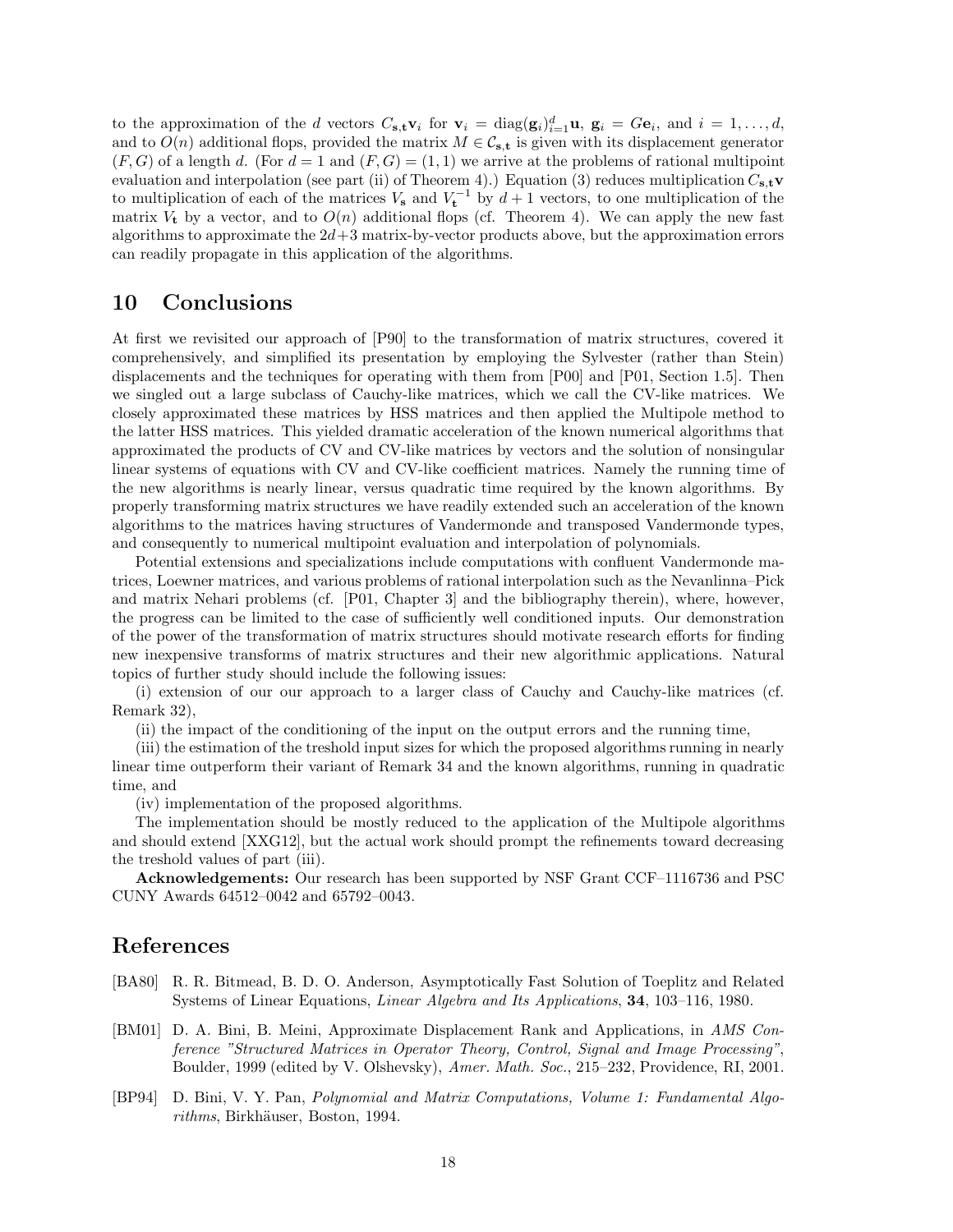- [CGS07] S. Chandrasekaran, M. Gu, X. Sun, J. Xia, J. Zhu, A Superfast Algorithm for Toeplitz Systems of Linear Equations, *SIAM J. Matrix Anal. Appl.*, **29**, 1247–1266, 2007.
- [CPW74] R. E. Cline, R. J. Plemmons, and G. Worm, Generalized Inverses of Certain Toeplitz Matrices, *Linear Algebra and Its Applications,* **8**, 25–33, 1974.
- [G98] M. Gu, Stable and Efficient Algorithms for Structured Systems of Linear Equations, *SIAM J. Matrix Anal. Appl.*, **19**, 279–306, 1998.
- [GE96] M. Gu, S. C. Eisenstat, Efficient Elgorithms for Computing a Strong Rank-Revealing QR Factorization, *SIAM Journal on Scientific Computing*, **17**, 848–869, 1996.
- [GI88] W. Gautschi, G. Inglese, Lower Bounds for the Condition Number of Vandermonde Matrcies, *Numerische Mathematik*, **52**, 241–250, 1988.
- [GKO95] I. Gohberg, T. Kailath, V. Olshevsky, Fast Gaussian Elimination with Partial Pivoting for Matrices with Displacement Structure, *Mathematics of Computation*, **64**, 1557–1576, 1995.
- [GO94] I. Gohberg, V. Olshevsky, Complexity of Multiplication with Vectors for Structured Matrices, *Linear Algebra and Its Applications*, **202**, 163–192, 1994.
- [GL96] G. H. Golub, C. F. Van Loan, *Matrix Computations* (third edition), The Johns Hopkins University Press, Baltimore, Maryland, 1996.
- [GR87] L. Greengard, V. Rokhlin, A Fast Algorithm for Particle Simulation, *Journal of Computational Physics*, **73**, 325–348, 1987.
- [H95] G. Heinig, Inversion of Generalized Cauchy Matrices and the Other Classes of Structured Matrices, *Linear Algebra for Signal Processing, IMA Volume in Mathematics and Its Applications*, **69**, 95–114, Springer, 1995.
- [KKM79] T. Kailath, S. Y. Kung, M. Morf, Displacement Ranks of Matrices and Linear Equations, *Journal of Mathematical Analysis and Applications*, **68, 2**, 395–407, 1979.
- [LRT79] R. J. Lipton, D. Rose, R. E. Tarjan, Generalized Nested Dissection, *SIAM J. on Numerical Analysis*, **16**, **2**, 346–358, 1979.
- [M80] M. Morf, Doubling Algorithms for Toeplitz and Related Equations, *Proceedings of IEEE International Conference on ASSP*, 954–959, IEEE Press, Piscataway, New Jersey, 1980.
- [MRT05] P. G. Martinsson, V. Rokhlin, M. Tygert, A Fast Algorithm for the Inversion of General Toeplitz Matrices, *Comput. Math. Appl.*, **50**, 741–752, 2005.
- [P90] V. Y. Pan, On Computations with Dense Structured Matrices, *Math. of Computation*, **55, 191**, 179–190, 1990. Proceedings version in *Proc. Intern. Symposium on Symbolic and Algebraic Computation (ISSAC'89)*, 34–42, ACM Press, NY, 1989.
- [P93] V. Y. Pan, Decreasing the Displacement Rank of a Matrix, *SIAM Journal on Matrix Analysis and Applications*, **14**, **1**, 118–121, 1993.
- [P00] V. Y. Pan, Nearly Optimal Computations with Structured Matrices, *Proceedings of 11th Annual ACM-SIAM Symposium on Discrete Algorithms (SODA'2000)*, 953–962, ACM Press, New York, and SIAM Publications, Philadephia, 2000.
- [P01] V. Y. Pan, *Structured Matrices and Polynomials: Unified Superfast Algorithms*, Birkhäuser/Springer, Boston/New York, 2001.
- [P11] V. Y. Pan, Nearly Optimal Solution of Rational Linear Systems of Equations with Symbolic Lifting and Numerical Initialization, *Computers and Mathematics with Applications*, **62**, 1685–1706, 2011.